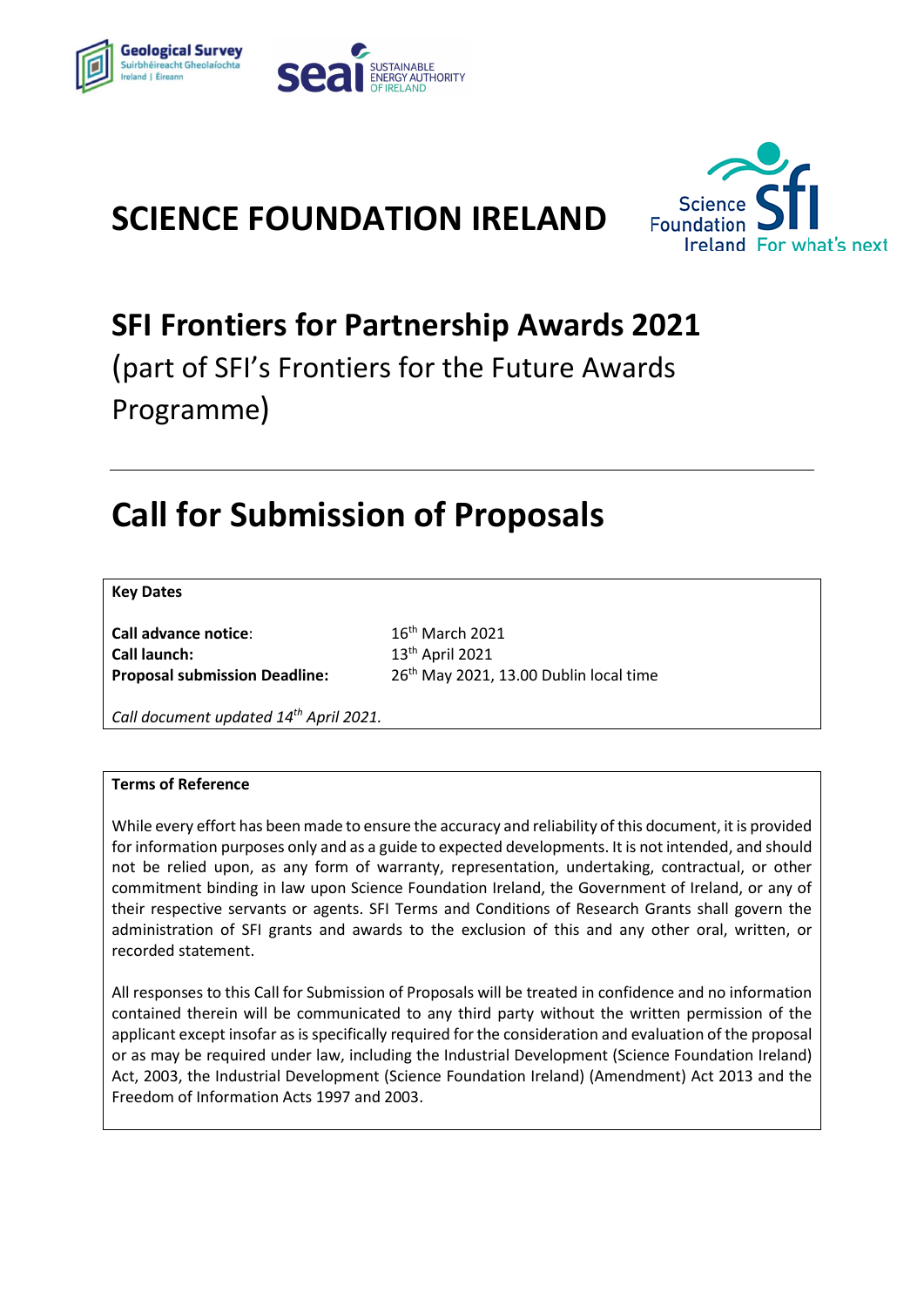

| $\mathbf{1}$            |      |                                                                               |  |  |
|-------------------------|------|-------------------------------------------------------------------------------|--|--|
| 2                       |      |                                                                               |  |  |
|                         | 2.1  |                                                                               |  |  |
|                         | 2.2  |                                                                               |  |  |
|                         | 2.3  |                                                                               |  |  |
|                         | 2.4  |                                                                               |  |  |
|                         | 2.5  |                                                                               |  |  |
|                         | 2.6  |                                                                               |  |  |
| 3                       |      |                                                                               |  |  |
|                         | 3.1  |                                                                               |  |  |
|                         | 3.2  |                                                                               |  |  |
|                         | 3.3  |                                                                               |  |  |
|                         | 3.4  |                                                                               |  |  |
|                         | 3.5  |                                                                               |  |  |
|                         | 3.6  |                                                                               |  |  |
|                         | 3.7  |                                                                               |  |  |
|                         | 3.8  |                                                                               |  |  |
|                         | 3.9  | Infrastructure and Services Provided by Research Body (upload; max. 1 page)22 |  |  |
|                         | 3.10 |                                                                               |  |  |
|                         | 3.11 |                                                                               |  |  |
|                         | 3.12 |                                                                               |  |  |
|                         | 3.13 |                                                                               |  |  |
|                         | 3.14 |                                                                               |  |  |
|                         | 3.15 |                                                                               |  |  |
|                         |      |                                                                               |  |  |
| 4                       |      |                                                                               |  |  |
| 5                       |      |                                                                               |  |  |
| 6                       |      |                                                                               |  |  |
| $\overline{\mathbf{z}}$ |      |                                                                               |  |  |
|                         |      |                                                                               |  |  |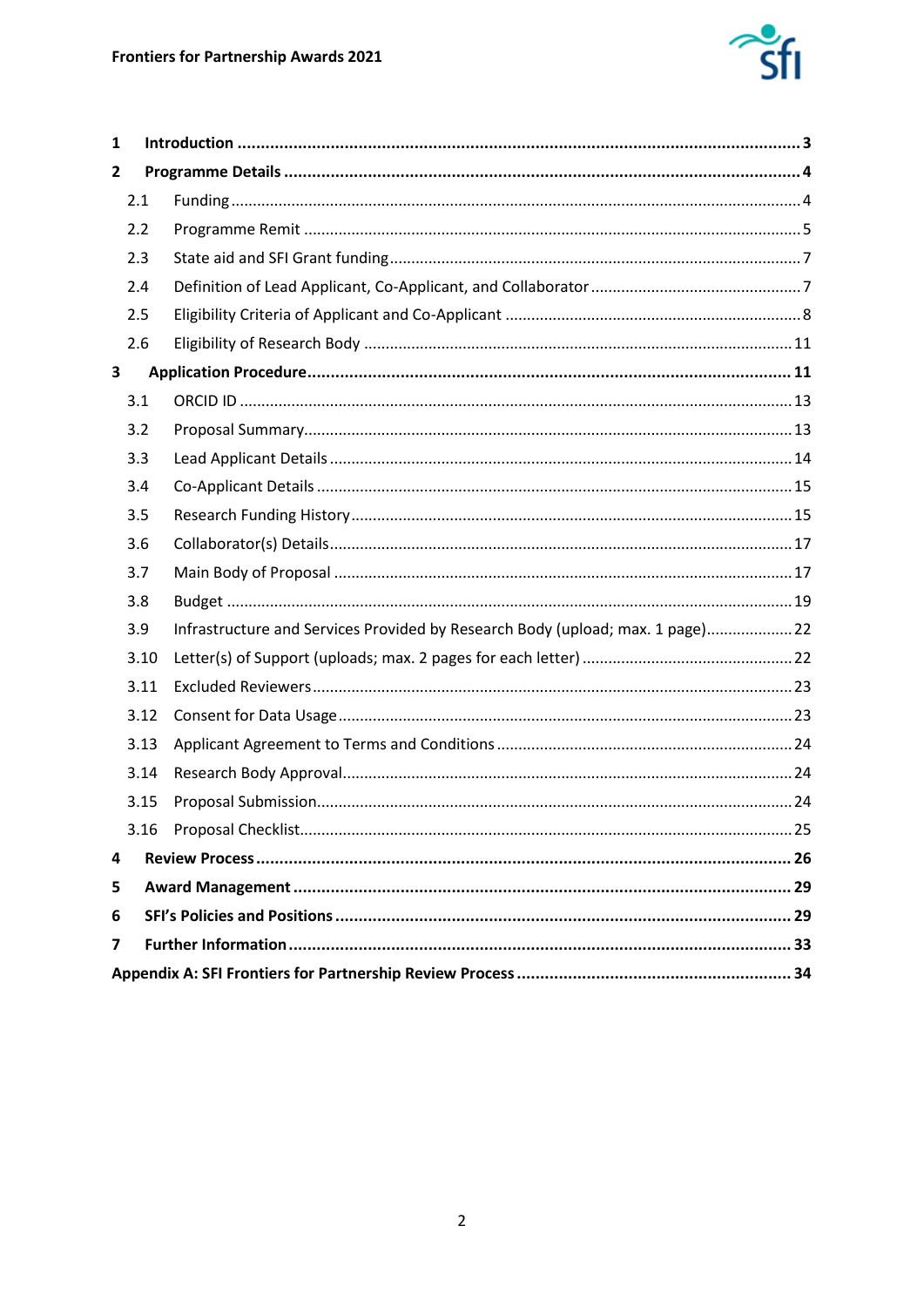

# <span id="page-2-0"></span>**1 Introduction**

SFI is pleased to introduce the SFI Frontiers for Partnership component of the SFI Frontiers for the Future Programme (FFP). This call is running in parallel with the FFP Awards rolling call. Information required to complete an application to the Frontiers for Partnership call is contained within this call document. Applicants to the FFP Awards rolling call should refer to the FFP call document which is available in the Downloads section of the FFP webpage.<sup>1</sup>

A key goal of the recently launched SFI Strategy 2025<sup>2</sup>, Shaping our Future, is to "*increase geographical involvement and engagement across the country, including through the SFI Research Centres, and increased collaboration with the new Technological Universities and the Institutes of Technology to ensure that benefits arising from our activities are realised across the entirety of Ireland".* In support of this goal, the newly formed Department of Further and Higher Education, Research, Innovation and Science (DFERIS) has provided budget to SFI to support partnerships between the TU/IOTs and the University sector.

The SFI Frontiers for Partnership call is open to research proposals led by the Technological University (TU) / Institutes of Technology (IoT) sector with partners from the established University sector. The key goal of this partnership is to support highly excellent, impactful research which benefits from the unique strengths of both sectors.

Under this partnership the co-applicant cannot be from the TU/IoT sector. However, the SFI FFP Awards stream is open for proposals which involve individual and/or collaborative applications from researchers in TU/IoTs.

## **The objectives of the SFI Frontiers for the Future Programme are;**

- To build research capacity, expertise and reputation through funding excellent scientific research;
- To fund highly innovative Awards with strong potential for impact and to provide the opportunity to conduct high-risk, high-reward Projects;
- To provide additional supports for excellent female researchers to secure funding;
- To retain and improve Ireland's reputation as a place to carry out excellent research;
- To facilitate researchers based in Ireland to lead consortia and to win further support through various non-Exchequer funding schemes;
- To allow Ireland-based researchers to win top-tier international prizes;
- To develop an integrated research ecosystem through partnerships with other agencies;
- To support relevant collaborations and partnerships;
- To support researchers returning to active academic research after a period of eligible leave;

In addition to the FFP Awards objectives, the Frontiers for Partnership call has the following objectives:

- To increase the research capacity of the TU/IoTs through the facilitation of teaching replacement.
- To increase the number of PhD students in the TU/IoT sector;

<sup>1</sup> <https://www.sfi.ie/funding/funding-calls/frontiers-for-the-future/>

<sup>2</sup> <https://www.sfi.ie/strategy/>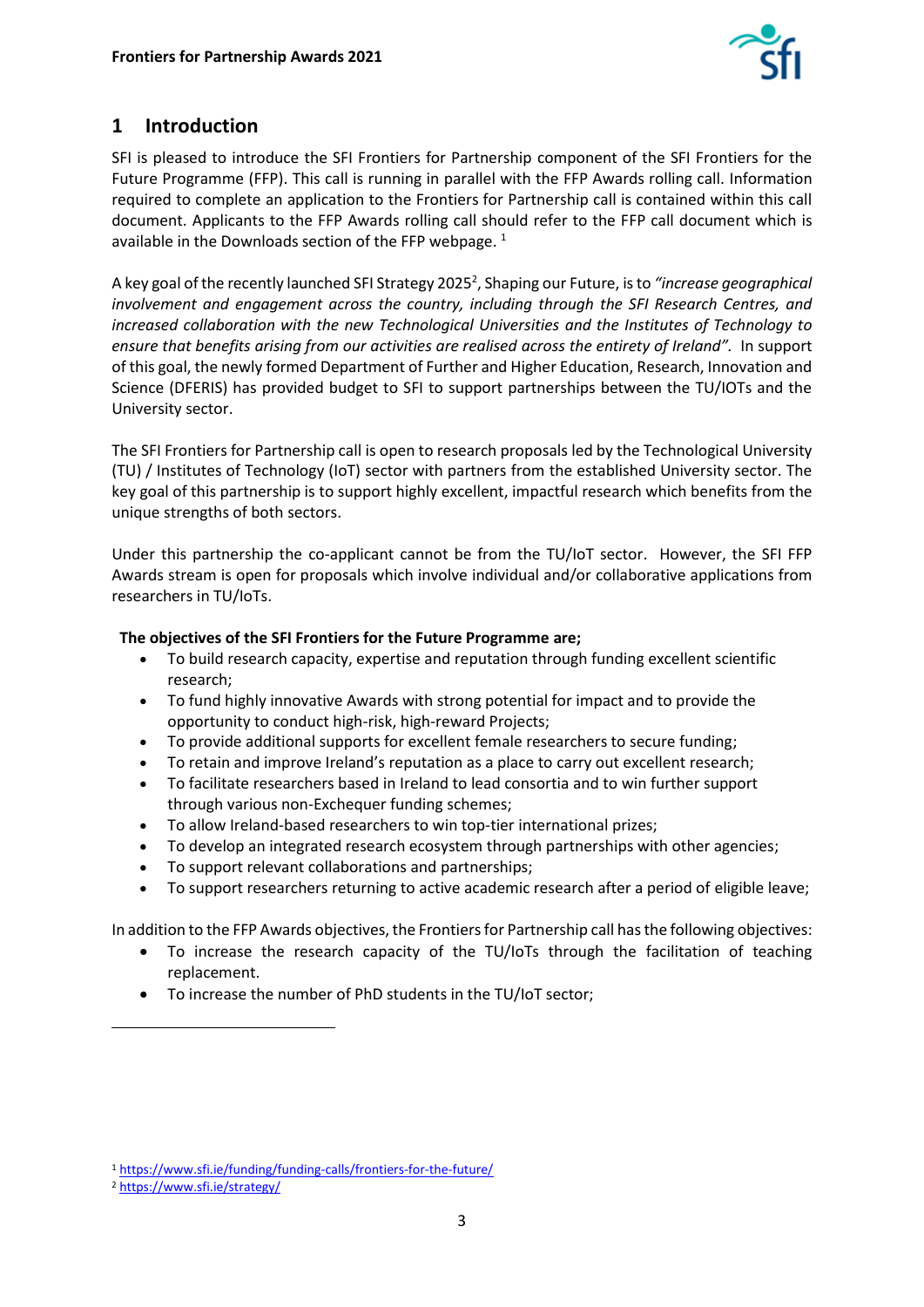

• To increase the geographical range of SFI's funding portfolio.

As is the case for the ongoing FFP Awards call, female candidates are strongly encouraged to apply to this funding call.

The SFI Frontiers for Partnership call falls under the SFI FFP Awards stream; therefore the application and review process are very similar to the rolling call. Table 1 below outlines the main differences.

*Table 1: Comparison of the main differences between the SFI Frontiers for the Future Awards rolling call and the SFI Frontiers for Partnership call.*

|                                                                          | <b>FFP Awards Rolling Call</b>                                                                                                                                                                                  | <b>Frontiers for Partnership</b>                                                                                                                                                                                                                                                                                                    |
|--------------------------------------------------------------------------|-----------------------------------------------------------------------------------------------------------------------------------------------------------------------------------------------------------------|-------------------------------------------------------------------------------------------------------------------------------------------------------------------------------------------------------------------------------------------------------------------------------------------------------------------------------------|
| <b>Deadline</b>                                                          | <b>Rolling call</b>                                                                                                                                                                                             | Fixed deadline - 26 <sup>th</sup> May 2021, 13:00 Dublin<br>local time                                                                                                                                                                                                                                                              |
|                                                                          | Inclusion of Co-Applicant is non-<br>mandatory.                                                                                                                                                                 | Inclusion of Co-Applicant is mandatory.                                                                                                                                                                                                                                                                                             |
|                                                                          | Lead or Co-Applicant can be<br>based in any SFI eligible Research<br>Body.                                                                                                                                      | Lead Applicant must be based within a TU or<br>IoT & the Co-Applicant must be based within<br>any other SFI Eligible Research Body (but not<br>another TU/IoT).                                                                                                                                                                     |
| <b>Eligibility (See Section</b><br>2.5 for full eligibility<br>criteria) | Open to all candidates who meet<br>the programme eligibility criteria.<br>Those who are a PI on a current<br>significant SFI grant must be in<br>the final 24 months of their grant<br>to be eligible to apply. | Open to all candidates who meet the<br>programme eligibility criteria.<br>Those who are a PI on a current significant<br>SFI grant can apply to the programme at any<br>stage of their current SFI grant.                                                                                                                           |
|                                                                          | Applicants must have a signed<br>contract of employment that<br>covers the duration of the grant<br>in place at the time of application.                                                                        | The Applicants do not necessarily<br>need to be employed by the Research Body<br>at the time of proposal submission. It is<br>sufficient to provide a letter of support from<br>the host research body stating that if<br>successful, the applicant will be employed by<br>the host research body for the duration of<br>the grant. |
| <b>Teaching</b><br><b>Replacement</b>                                    | Teaching replacement is available<br>to certain eligible Applicants who<br>have taken time out of research.                                                                                                     | Increased teaching replacement allowances<br>are available to lead applicants based in a TU<br>or IoT.                                                                                                                                                                                                                              |
| <b>Impact Statement</b>                                                  | The regular SFI rules for the<br>preparation of Impact Statement<br>apply.                                                                                                                                      | In addition to the regular Impact Statement<br>guidelines, applicants are required to<br>specifically describe the benefits of the<br>collaboration between the host research<br>bodies.                                                                                                                                            |

## <span id="page-3-0"></span>**2 Programme Details**

#### <span id="page-3-1"></span>**2.1 Funding**

SFI Frontiers for Partnership budgets are in the range of €500,000 - €1,000,000 in total direct costs and have a duration of 48 or 60 months.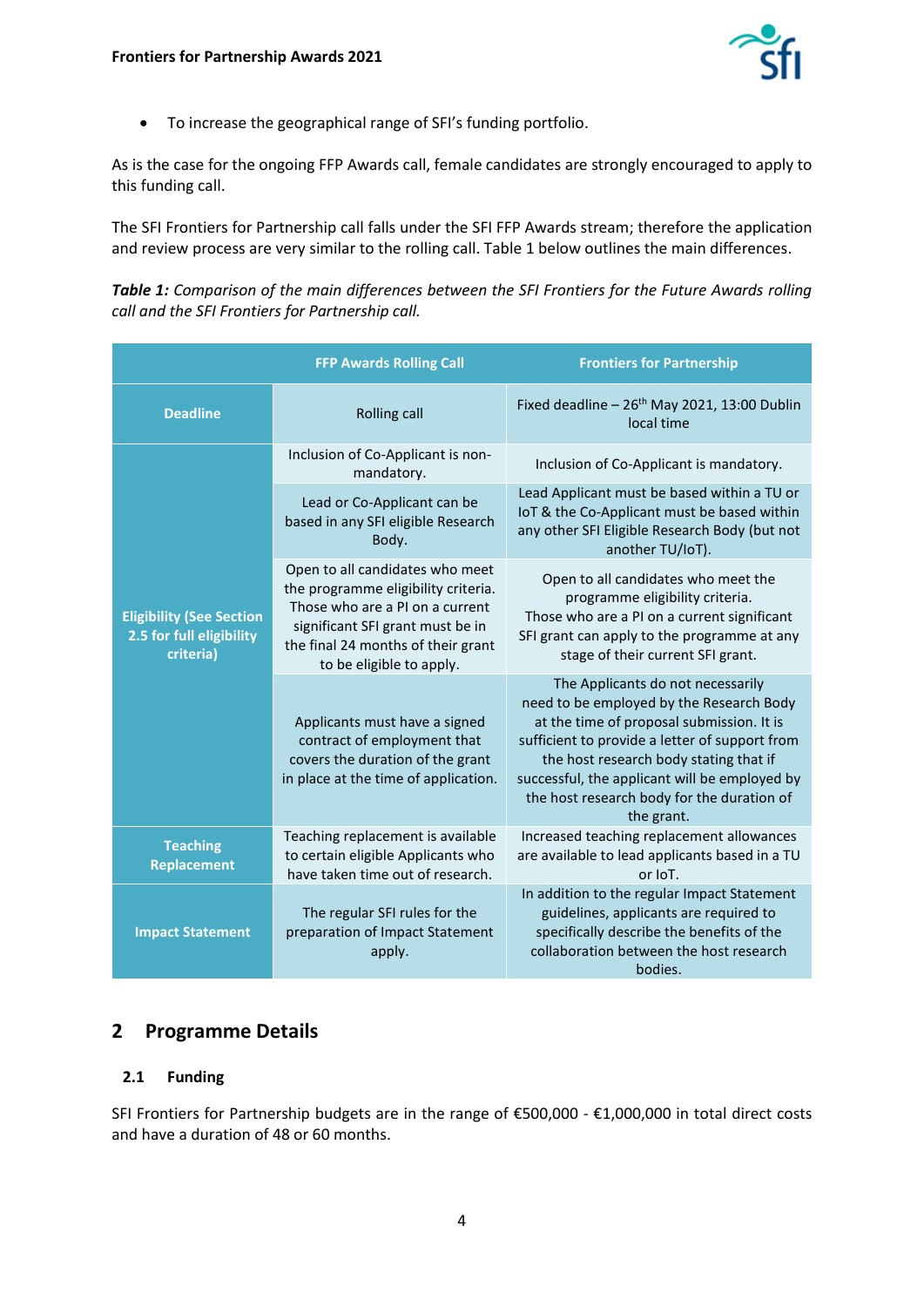

### <span id="page-4-0"></span>**2.2 Programme Remit**

The legal remit of SFI is to promote, develop and assist the carrying out of oriented basic and applied research in strategic areas of scientific endeavour that concern the future development and competitiveness of industry and enterprise in the State.<sup>3</sup> **Oriented basic research** is "*research that is carried out with the expectation that it will produce a broad base of knowledge that is likely to form the background to the solution of recognised, or expected, current or future problems or possibilities*". Additionally, **applied research** is defined as "*an original investigation undertaken to acquire new knowledge and is directed primarily towards a specific practical aim or objective. The results of applied research are intended primarily to be valid for a single or limited number of products, operations, methods, or systems*".

For this call, proposals must either be aligned to one of the 14 Refreshed Priority Research Areas for 2018-2023<sup>4</sup> or to any other area under SFI's legal remit<sup>3</sup> where there is convincing evidence that there will be significant potential for economic and/or societal impact (see table below). These 14 areas are now the constituents of six broad Enterprise themes that underpin the updated prioritisation exercise.

| Frontiers for the Future - Research Areas |                                                                                     |  |
|-------------------------------------------|-------------------------------------------------------------------------------------|--|
| <b>ICT</b>                                | Future Networks, Communications and Internet of Things                              |  |
|                                           | Data Analytics, Management, Security, Privacy,                                      |  |
|                                           | Robotics and Artificial Intelligence (including                                     |  |
|                                           | Machine Learning)                                                                   |  |
|                                           | Digital Platforms, Content and Applications, and                                    |  |
|                                           | Augmented Reality and Virtual Reality                                               |  |
| <b>Health</b>                             | Connected Health & Independent Living                                               |  |
|                                           | <b>Medical Devices</b>                                                              |  |
|                                           | Diagnostics                                                                         |  |
|                                           | Therapeutics                                                                        |  |
| <b>Food</b>                               | Food for Health                                                                     |  |
|                                           | Smart and Sustainable Food Production and                                           |  |
|                                           | Processing                                                                          |  |
| <b>Energy, Climate</b>                    | Decarbonising the Energy System                                                     |  |
| <b>Action and</b>                         | Sustainable Living                                                                  |  |
| <b>Sustainability</b>                     |                                                                                     |  |
| <b>Manufacturing</b>                      | <b>Advanced and Smart Manufacturing</b>                                             |  |
| and Materials                             | <b>Manufacturing and Novel Materials</b>                                            |  |
| <b>Services &amp;</b>                     | Innovation in Services and Business Processes                                       |  |
| <b>Business</b>                           |                                                                                     |  |
| <b>Processes</b>                          |                                                                                     |  |
|                                           | Other Research Areas with Significant Potential for Economic and/or Societal Impact |  |

#### **Co-Funding Partnerships**

Frontiers for Partnership includes a co-funding partnership with the Geological Survey of Ireland (GSI) and the Sustainable Energy Authority of Ireland (SEAI). The partnerships between SFI and the cofunders are based on alignments to research topics that are of particular significance to the GSI's and

<sup>3</sup> <https://www.sfi.ie/about-us/about-sfi/what-we-do/>

<sup>4</sup> <https://dbei.gov.ie/en/Publications/Publication-files/Research-Priority-Areas-2018-to-2023.pdf>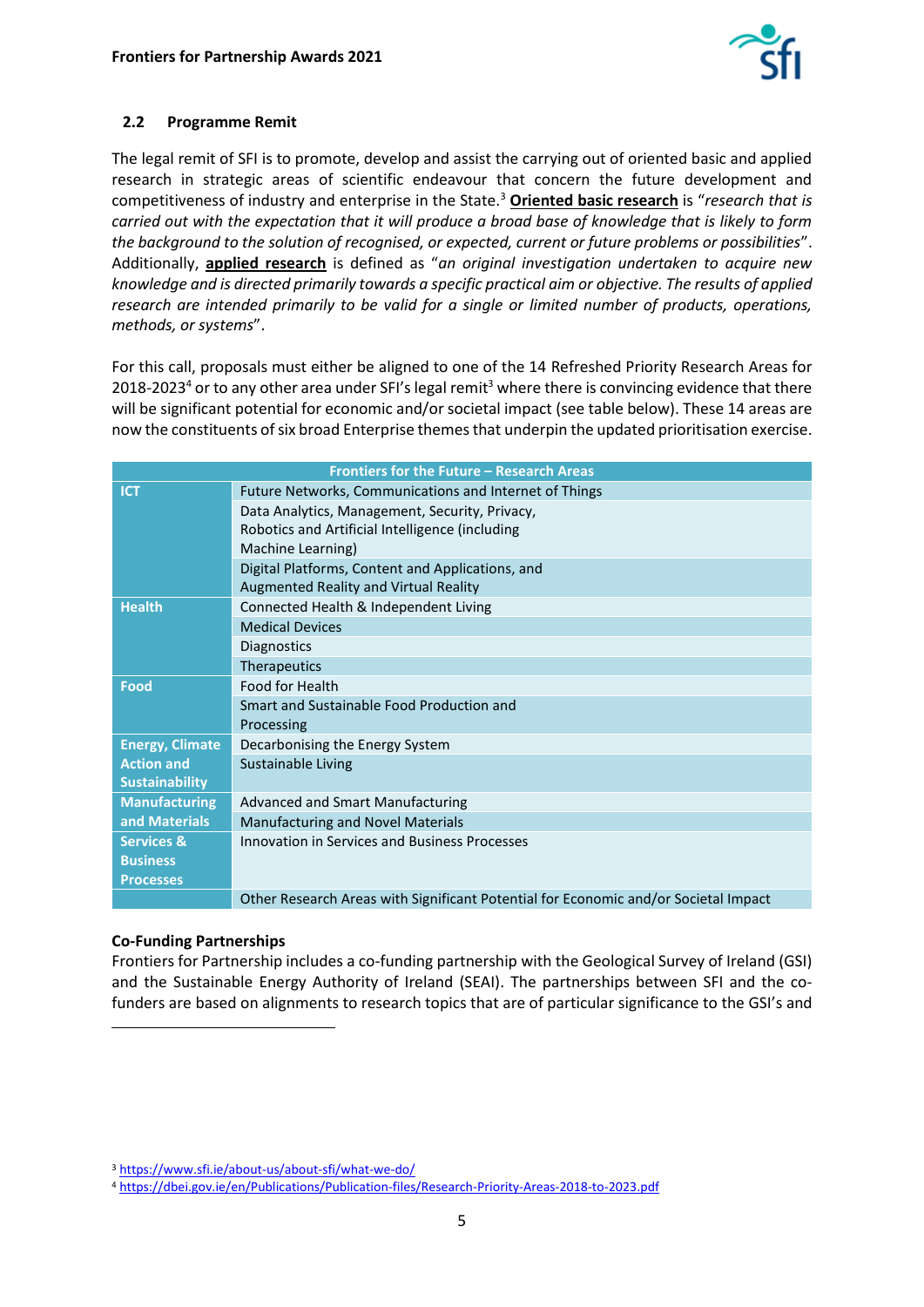

SEAI's research objectives (see table below). Following the submission of proposals, SFI will reach agreement with GSI or SEAI on which proposals may be supported through the partnerships. All applications that potentially align to the research topics outlined by the co-funders in the table below will be considered for support under the partnerships. There is no requirement for applicants to indicate specifically that funding through the partnership is sought. Partnership and non-partnership applications to this call will be treated the same, with respect to the review process.

| <b>Geological Survey</b><br>Suirbhéireacht Gheolaíochta<br>reland   Éireann | The co-funding partnership with the Geological Survey of Ireland aims<br>to support excellent scientific research that has potential economic<br>and societal impact. The SFI-GSI Partnership applies to the geoscience<br>topic areas listed below. Successful grants under these areas are<br>expected to improve our understanding and/or management of Earth<br>systems.<br>Security of supply of raw materials<br>Soil health<br><b>Coastal Geoscience</b><br>Geohazards<br>Geochemistry<br>Geophysics<br>٠<br>Groundwater resources<br>Earth observation<br>Geotechnical engineering<br>Application of machine learning/AI to geological datasets<br>The geological record of climate change |
|-----------------------------------------------------------------------------|----------------------------------------------------------------------------------------------------------------------------------------------------------------------------------------------------------------------------------------------------------------------------------------------------------------------------------------------------------------------------------------------------------------------------------------------------------------------------------------------------------------------------------------------------------------------------------------------------------------------------------------------------------------------------------------------------|
| se                                                                          | SEAI is Ireland's national sustainable energy authority. SEAI will be<br>central to bringing about a low-carbon economy through measures<br>and activities focused on the transition to a smarter and more<br>sustainable energy future. The partnership between SEAI and SFI aims<br>to support excellent scientific research that will contribute to Ireland's<br>transition to a clean and secure energy future, aligning with research<br>topics that are of particular relevance to SEAI:<br><b>Wind Energy</b><br><b>Smart buildings</b><br>Decarbonising heat<br><b>Smart Grids</b><br>Transport<br>Offshore / Ocean<br>Energy efficiency<br><b>Emerging technologies</b>                   |

By submitting an application to the SFI Frontiers for the Future Programme, including the SFI Frontiers for Partnership call, an applicant is accepting that SFI has the right to share information (including the application and any post-award reports submitted to SFI) with existing and potential co-funding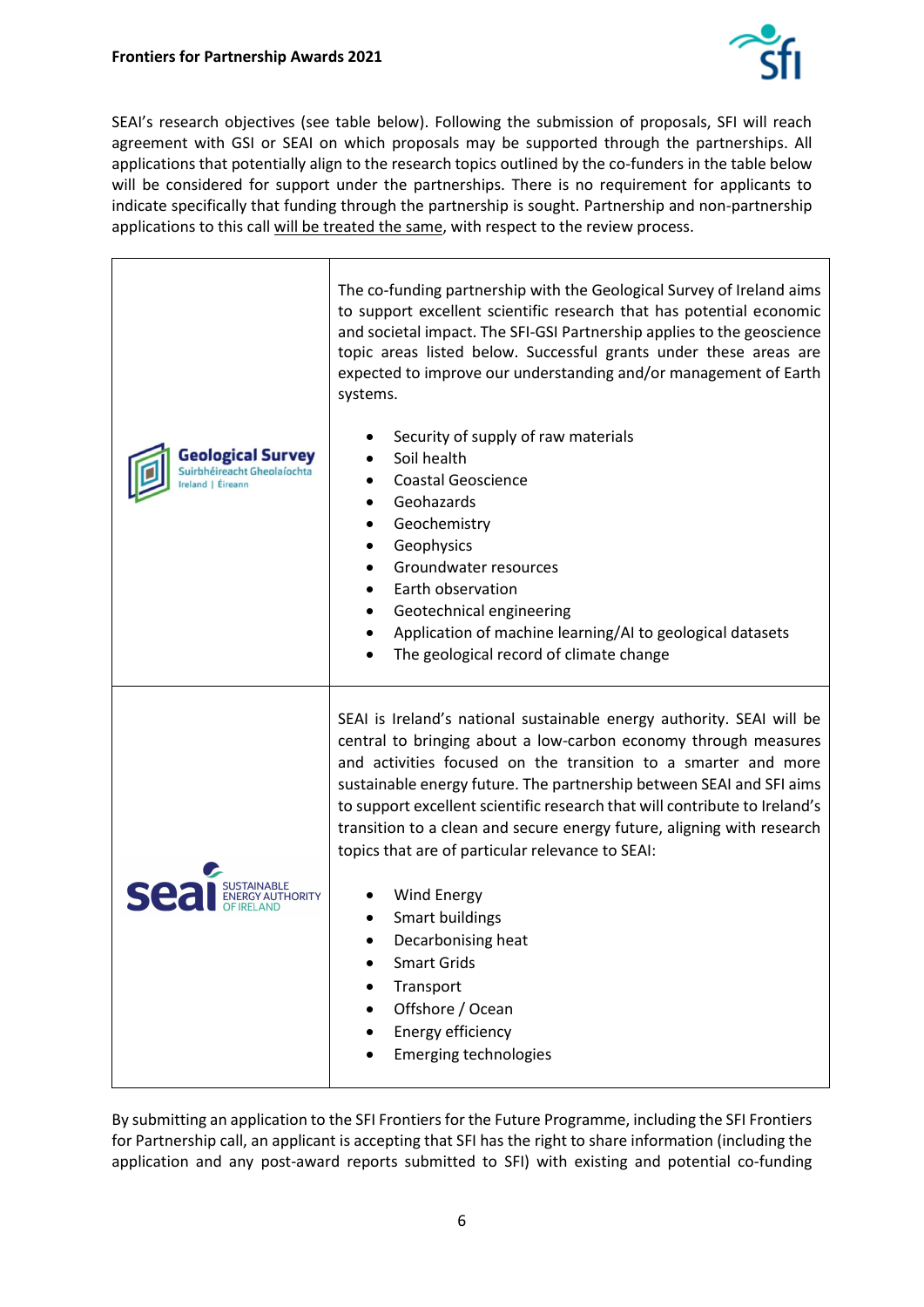

partners, on a confidential basis, without the need to obtain any further consents from such applicants.

## <span id="page-6-0"></span>**2.3 State aid and SFI Grant funding**

As per SFI's Grant Conditions (inclusive of SFI's General Terms & Conditions<sup>5</sup>, Letters of Offer and SFI Policy documents<sup>6</sup>), all SFI funding granted is subject to, and must be compliant with, State aid legislation based on Article 107(1) of the Treaty of the Functioning of the European Union (TFEU)<sup>7</sup>.

Namely, research activities undertaken as part of a Grant awarded under the SFI Frontiers for Partnership 2021 call, and agreed to subject to SFI's Grant Conditions, must be "non-economic" in nature.

Where an application for funding includes an industry collaborator, recipients of Grant funding under the SFI Frontiers for Partnership 2021 call should consider whether they will need to complete an 'Industry Collaboration Form' (ICF). This form has been designed to support how a proposed programme of research activities involving a collaboration with an industry party or "undertaking"<sup>8</sup>, for all or part of the term of the Grant, can comply with the definition of an "effective collaboration" as per the Framework for State aid for research, development and innovation (2014/C 198/01) (the "Framework")<sup>9</sup>. SFI will require that this form is completed and returned to SFI on or before the date that the Collaborative Research (or Intellectual Property Rights) Agreement has been 'agreed' with, or signed by, the relevant partner(s).

SFI has set out guidance to support how the programme of research or project is developed and undertaken in accordance with these conditions. See 'Guidance on State aid for applicants to, and recipients of, SFI Grant funding' for further information<sup>10</sup>.

It may be the case that there is no specific collaborative activity with the industry in question, and a contract such as a Material transfer agreement  $(MTA)^{11}$  will be sufficient to cover any arrangement with said party. Applicants to, and recipients of, Grant funding from SFI should actively engage with their Technology Transfer Offices to support their understanding of the definitions referred to within this guidance and how they can be compliant.

#### <span id="page-6-1"></span>**2.4 Definition of Lead Applicant, Co-Applicant, and Collaborator**

The **Lead Applicant** will be responsible for the scientific and technical direction of the research programme and the submission of reports to SFI. The Lead Applicant has primary responsibility and

<sup>9</sup> [https://eur-lex.europa.eu/legal-content/EN/TXT/PDF/?uri=CELEX:52014XC0627\(01\)&from=EN](https://eur-lex.europa.eu/legal-content/EN/TXT/PDF/?uri=CELEX:52014XC0627(01)&from=EN)

<sup>10</sup> <https://www.sfi.ie/funding/sfi-policies-and-guidance/state-aid/>

<sup>5</sup> <http://www.sfi.ie/funding/sfi-policies-and-guidance/sfi-general-terms-and-conditions/>

<sup>6</sup> <https://www.sfi.ie/funding/sfi-policies-and-guidance/>

<sup>&</sup>lt;sup>7</sup> Commission Notice on the notion of State aid as referred to in Article 107(1) of the Treaty on the Functioning of the [European Union TABLE OF CONTENTS \(europa.eu\)](https://eur-lex.europa.eu/legal-content/EN/TXT/PDF/?uri=CELEX:52016XC0719(05)&from=EN)

<sup>8</sup> The concept of an "undertaking" under EU competition law rules is an entity that is engaged in an "economic activity" regardless of its legal status or the way that it is financed. An activity is economic in nature when it involves offering goods or services on a market.

<sup>&</sup>lt;sup>11</sup> An MTA is a contract that governs the transfer of tangible research materials between two organisations when the recipient intends to use it for his or her own research purposes.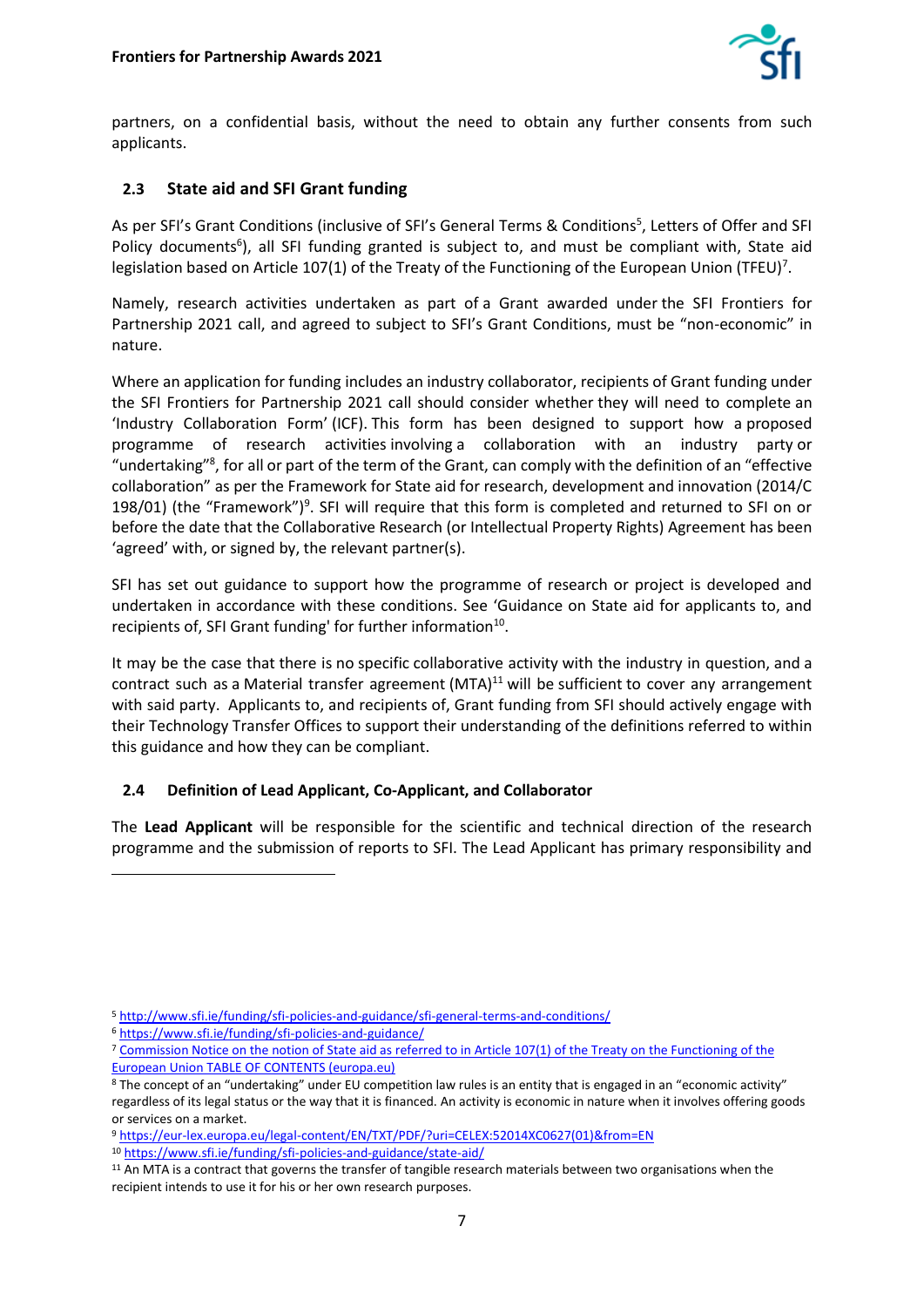

accountability for carrying out the research within the funding limits awarded and in accordance with SFI General Terms and Conditions.<sup>12</sup> The Lead Applicant will serve as the primary point of contact for SFI on the grant, during the review process and, if successful, during the course of the grant. **The Lead Applicant must be a Researcher based in a TU or IoT within the Republic of Ireland.**

The **Co-Applicant** has a well-defined, critical and continuing role in the proposed investigation. For the purposes of **eligibility**, **reviewing** and **monitoring**, a Co-Applicant applying for funding under the SFI Frontiers for the Future Programme will receive equal evaluation to the Lead Applicant and will hold equal accountability for the delivery of the proposed research objectives. In this documentation, the terms and conditions for 'Lead Applicant' and Co-Applicant' are interchangeable**. Inclusion of a Co-Applicant from any other SFI Eligible Research Body is mandatory and no more than one Co-Applicant per application is permitted. The Co-Applicant cannot be from another TU or IoT.** 

The grant will be administered through the Research Body of the Lead Applicant only. All Co-Applicants must comply with the same eligibility and evaluation criteria as the Lead Applicant.

An **Academic Collaborator** is an individual working in an academic institution who is committed to providing a valuable intellectual and/or technical contribution to the proposed research. As appropriate, Academic Collaborator(s) based in an SFI Eligible Research Body within the Republic of Ireland may receive funding through the grant (see the budget section for details), but the funding allocated should reflect the supporting role that such Collaborator(s) are expected to play in the research programme. Academic Collaborators may not be the primary supervisor/mentor of postgraduate students, postdoctoral researchers or research staff enrolled on the grant, but may be the local supervisor if these team members are based in a different institution to the Lead or Co-Applicant. Academic Collaborators intending to act as a local supervisor to team members should be able to demonstrate a competitive track record of achievements and must have previously held a supervisory role in research programmes.

Industry partners are not obligatory, but are permitted and, where appropriate for the topic of the research, are encouraged. An industry partner should be listed within the documentation as an **Industry Collaborator**.

<span id="page-7-0"></span>Please see Section 3.6 below regarding documentation to be provided by Collaborators.

#### **2.5 Eligibility Criteria of Applicant and Co-Applicant**

#### **2.5.1 Employment Status**

The Lead Applicant and any Co-Applicant must be members of the academic staff of an eligible Research Body (permanent or with a contract that covers the period of the grant), **or**

A contract researcher with a contract that covers the period of the grant, who is recognised by the

<sup>12</sup> <http://www.sfi.ie/funding/sfi-policies-and-guidance/sfi-general-terms-and-conditions/>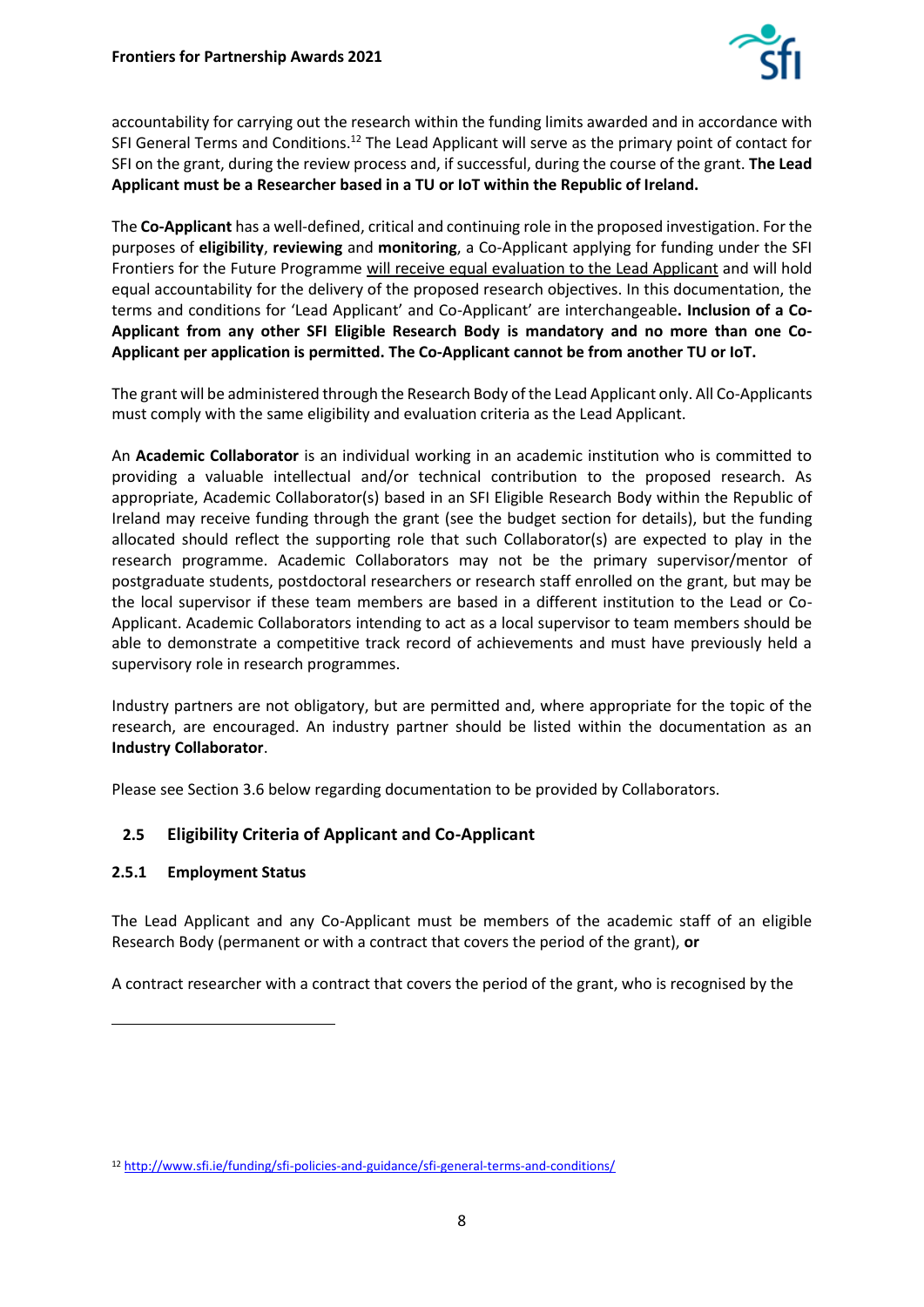

Research Body as an independent investigator and will have an independent office and research space at the host Research Body for which he/she will be fully responsible for at least the duration of the SFI grant, **or**

An individual who will be recognised by the Research Body upon receipt of the SFI grant as a member of the academic staff or as a contract researcher as defined above.

**The applicant does not necessarily need to be employed by the Research Body at the time of proposal submission. This is specific to the Frontiers for Partnership call and differs from the rules of the FFP rolling call, where a signed contract of employment is required at the time of application submission.**

The letter of support from the host Research Body of the Lead Applicant must detail the employment status of the Applicants, including how the Applicants meet the eligibility criteria for this call. Where an applicant does not have a signed contract of employment at proposal submission, the Letter of Support should provide written confirmation that the applicant will be employed by the Research Body for the duration of the grant, if successful. A letter of support from the host Research Body of the Co-Applicant is also required. For further information on Research Body Letters of Support, please see Section 3.10 below.

It should be noted that Lead Applicant or Co-Applicant salary is not an eligible cost for the SFI Frontiers for Partnership Awards. Applicants must obtain their salary either from an award in their own name (excluding fellowship-type awards) or be salaried by the host institution. **Postdoctoral researchers (or equivalent) are not eligible to apply to this call.** Other opportunities are available for postdoctoral researchers – details can be found on the SFI webpage.

Retired or Emeritus members of academic staff, meeting all other eligibility criteria, are eligible to apply if their institution makes the necessary commitments; further details are available on the SFI website.<sup>13</sup>

In advance of proposal submission, eligibility queries regarding employment status may be directed to SFI at [FFP@sfi.ie;](mailto:FFP@sfi.ie) however, full eligibility checks are not conducted before proposal submission.

#### **2.5.2 PhD Duration**

The Lead Applicant and any Co-Applicant must have held a PhD or equivalent<sup>14</sup> qualification for at least **three years** at proposal submission.

• The official date of a PhD is defined as the year that the degree was conferred (i.e., the year printed on the official PhD certificate). The number of years is determined by calendar year. E.g. only individuals with an official date of 2018 or earlier are eligible to apply to the SFI Frontiers for Partnership Award call.

<sup>13</sup> <http://www.sfi.ie/funding/sfi-policies-and-guidance/eligibility-related-information/>

<sup>14</sup> [http://www.sfi.ie/funding/sfi-policies-and-guidance/eligibility-related-information/PHD-equivalence](http://www.sfi.ie/funding/sfi-policies-and-guidance/eligibility-related-information/PHD-equivalence-policy_September_2018.pdf)[policy\\_September\\_2018.pdf](http://www.sfi.ie/funding/sfi-policies-and-guidance/eligibility-related-information/PHD-equivalence-policy_September_2018.pdf)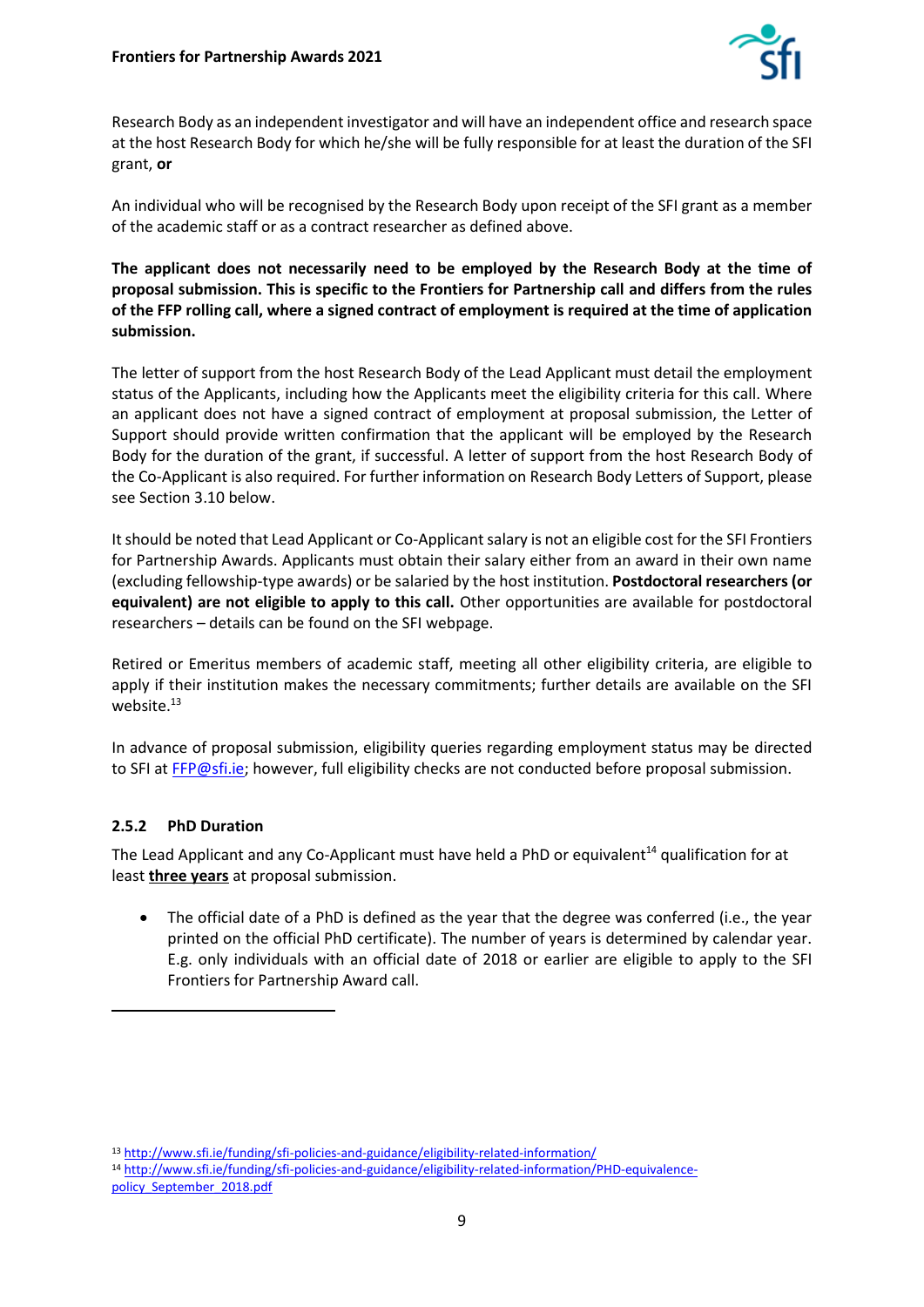

• Details on SFI's PhD equivalence policy can be found on the SFI website.

#### **2.5.3 Senior-Author Publications**

The Lead Applicant and any Co-Applicant are required to demonstrate that they are a **senior author** on at least **three international peer-reviewed articles**. Only original research publications, and not review articles or other secondary research literature, are acceptable. For this programme, senior authors are defined as follows:

- Authors that are listed as first or joint-first author, reflecting the fact that they have provided the greatest intellectual contribution, have held the primary responsibility for collecting and analysing data, and for the writing of the manuscript and associated drafts.
- Last authors will also be considered as a senior author, since this position generally reflects their overall responsibility for the study and suggests that a level of mentorship has been provided.
- It will be noted that different publishers have differing rules on how the senior authorship is indicated (e.g., by using asterisks, underlining, placing the name first or last in the list of authors, etc.); however, it is of overriding importance that the applicants should be able to convince and reassure reviewers that they are the key author on these publications. Joint-first authorship may only be claimed **where the article clearly states** that two (or more) authors have provided equal and significant contributions to the work described. Please note that senior authorship does not necessarily mean that the researchers were responsible for the finance associated with the research that was reported.

Applicants are required in their CV to detail up to three peer-reviewed, senior-author primaryresearch publications, which will confirm, that the applicant meets the eligibility requirements for publications for this programme. Failure to use the template or deviating from the instructions in the template may result in an application being deemed ineligible.

#### **2.5.4 Other SFI Grants**

A current SFI awardee can apply to the SFI Frontiers for Partnership call at any stage of their ongoing grant, subject to meeting the programme eligibility requirements.

Individuals may only be under review as an applicant (Lead or Co-Applicant) on one proposal to the SFI Frontiers for Partnership Awards call.

**All individuals managing other/multiple SFI grants must provide justification and rationale for how they would manage two or more major SFI grants under the heading: "Management of More Than One Major SFI Award" as part of the information concerning scientific overlap (Section 3.5).** 

Applicants currently under review by SFI under the SFI FFP (Projects or Awards) are permitted to apply to the SFI Frontiers for Partnership call, subject to all eligibility criteria being met, and subject to the applications being distinct.

Subject to meeting all other eligibility criteria, applicants who are under review for the current Frontiers for Partnership call, may apply to the FFP Projects 2021 call.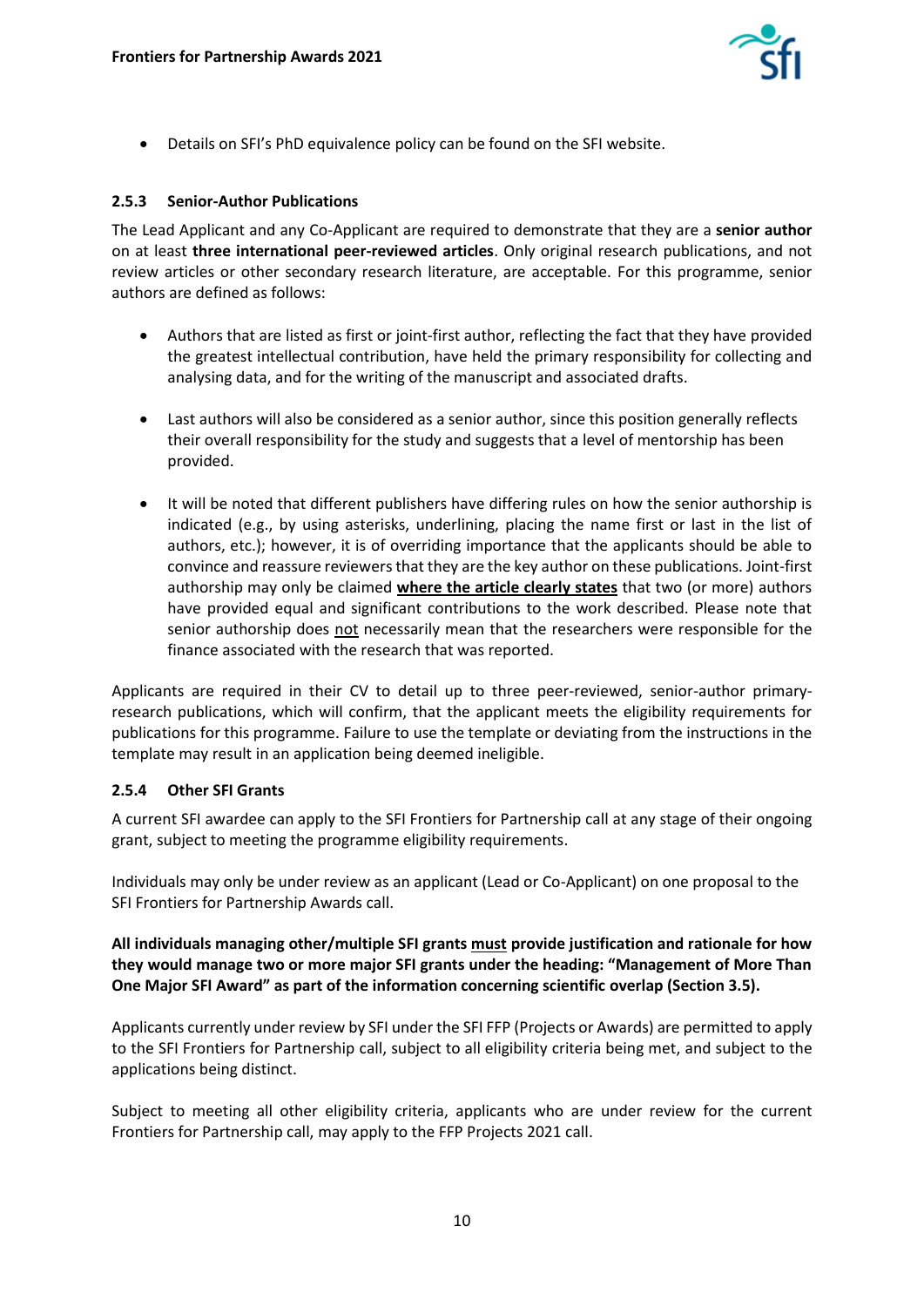

Subject to meeting all other eligibility criteria, applicants who are successful in the current Frontiers for Partnership call, may apply to the FFP Projects 2021 call or any other future FFP Projects call at any stage during their Frontiers for Partnership grant.

Subject to meeting all other eligibility criteria, applicants who are under review or are successful in the current Frontiers for Partnership call, may apply to the FFP Award rolling call at any time.

SFI has stringent requirements for the reporting<sup>15</sup> by awardees on the grants that it makes. Failure to satisfactorily complete SFI's reporting requirements on a current or historic SFI funded award may result in an applicant being deemed ineligible for the SFI Frontiers for Partnership Awards call.

#### <span id="page-10-0"></span>**2.6 Eligibility of Research Body**

The Research Body of the Lead Applicant is the body responsible for the overall financial and administrative co-ordination of research programmes supported by funding from SFI. The grant will be administered by the host Research Body of the Lead Applicant. A list of Eligible Research Bodies is available on the SFI website. <sup>16</sup>

## <span id="page-10-1"></span>**3 Application Procedure**

**Proposals will only be accepted through SESAME, SFI's grants and awards management system. It is expected that the Research Offices of the applicant research bodies engage closely during the preparation and submission of proposals.**

**Applicants must use the "SFI Frontiers for the Future 2021 - Frontiers for Partnership Awards" application form, which is available on SESAME. This is separate from the SFI FFP Awards rolling call application form.** 

Access to SESAME is controlled by staff at the Research Office of your host Research Body. SESAME is accessed using the internet; no additional software needs to be installed. You can access SESAME online from any location. SESAME supports Internet Explorer, Chrome and Firefox. With Mac we recommend that you use either Firefox or Chrome. The configuration of some browsers and internet infrastructure (popup blockers, firewalls, etc.) can restrict an individual's access to the internet and as a result, to the SESAME system. If you are having any such difficulties, please contact your organisation's internal IT support team.

#### **The SESAME system is accessed here: [https://grants.sfi.ie](https://grants.sfi.ie/)**

Please see the SESAME Researcher User Guide<sup>17</sup> for more detailed information.

<sup>15</sup> <https://www.sfi.ie/funding/sfi-policies-and-guidance/sfi-general-terms-and-conditions/>

<sup>16</sup> <http://www.sfi.ie/funding/sfi-policies-and-guidance/eligibility-related-information/>

<sup>17</sup> <http://www.sfi.ie/funding/award-management-system/>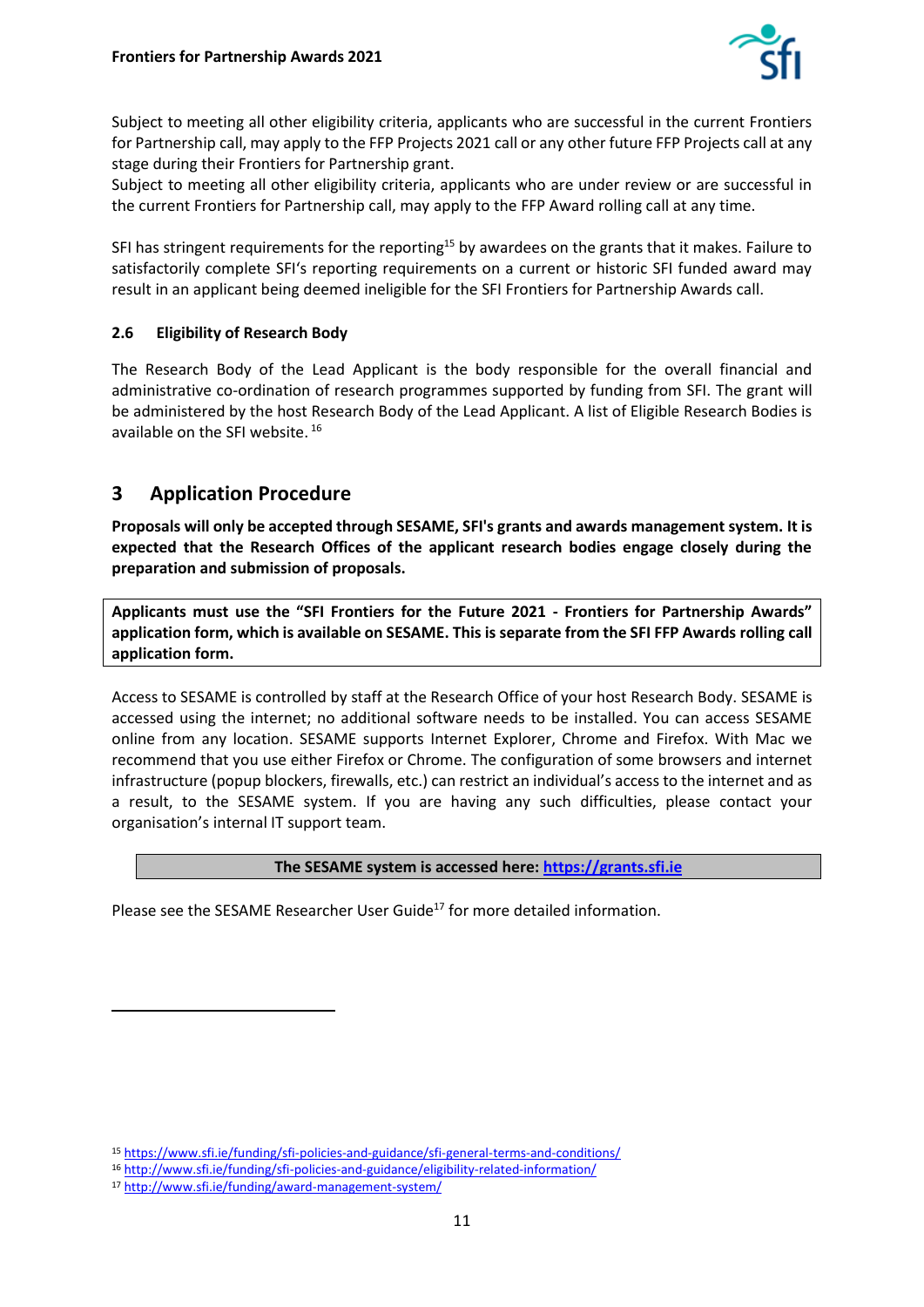

Once submitted by the host Research Body to SFI through SESAME, **an application cannot be withdrawn and subsequently modified for resubmission in the same call, regardless of the date of submission.**

**Proposals must be submitted online through SESAME to SFI by the Research Office of the Lead Applicant's Research Body:**

• **Deadline – 26th May 202, 13:00 local Dublin time**

**Proposal submission requirements:**

- **All text in uploaded PDFs** should be provided in Calibri font or similar, with minimum font size of 11, and at least single-line spacing as well as a minimum margin size of 2.5cm. Text in diagrams may be in any clearly legible font.
- Uploads in SESAME must be submitted in **Adobe or Microsoft PDF format only**. Please ensure to use unencrypted, non-password protected PDFs with the copying function disabled, developed using either Adobe or Microsoft word PDF convertor software only.
- The number of pages in uploads must not exceed the specifications for any given section. **Applications that do not comply with these requirements will be deemed ineligible and will be returned without review**.
- Appendices or other unsolicited documentation are not permitted. **Applications that include such unsolicited documentation will be returned without review.**
- File sizes of attachments should be **less than 5MB**.
- Hyperlinks and URLs are only allowed when specifically noted in call documents or SESAME guidance/instructions. The use of hyperlinks is typically limited to citing information already in the public domain which is non-critical to the evaluation of the proposal. Hyperlinks and URLs may not be used to provide additional information, which would be necessary for application review, and as a means of circumventing page limits. Reviewers are not obligated to view linked sites and are cautioned that they should not directly access a website (unless the link to the site was specifically requested in application instructions). When allowed, you must reference the actual URL text so it appears on the page, for example in brackets or in a footnote, rather than embedding the URL in a specific word or phrase.
- Applicants and Co-Applicants must complete all mandatory SESAME profile fields (marked in red) before submitting an application. It is not possible to submit an application without this information.

**Applications not adhering to these requirements, or with incomplete content, will be deemed ineligible and will not be accepted for review, regardless of the date of submission.**

**It is the responsibility of the Lead Applicant to ensure that eligible proposals are received by SFI before the deadline indicated. In order to safeguard against ineligibility, applicants are reminded to adhere rigorously to the guidelines in the call documentation and to review the proposal document prior to submission in SESAME.** 

**Please note that proposal eligibility checks will be completed by SFI staff.** 

**Applications cannot be withdrawn and subsequently modified for re-submission in the same call.**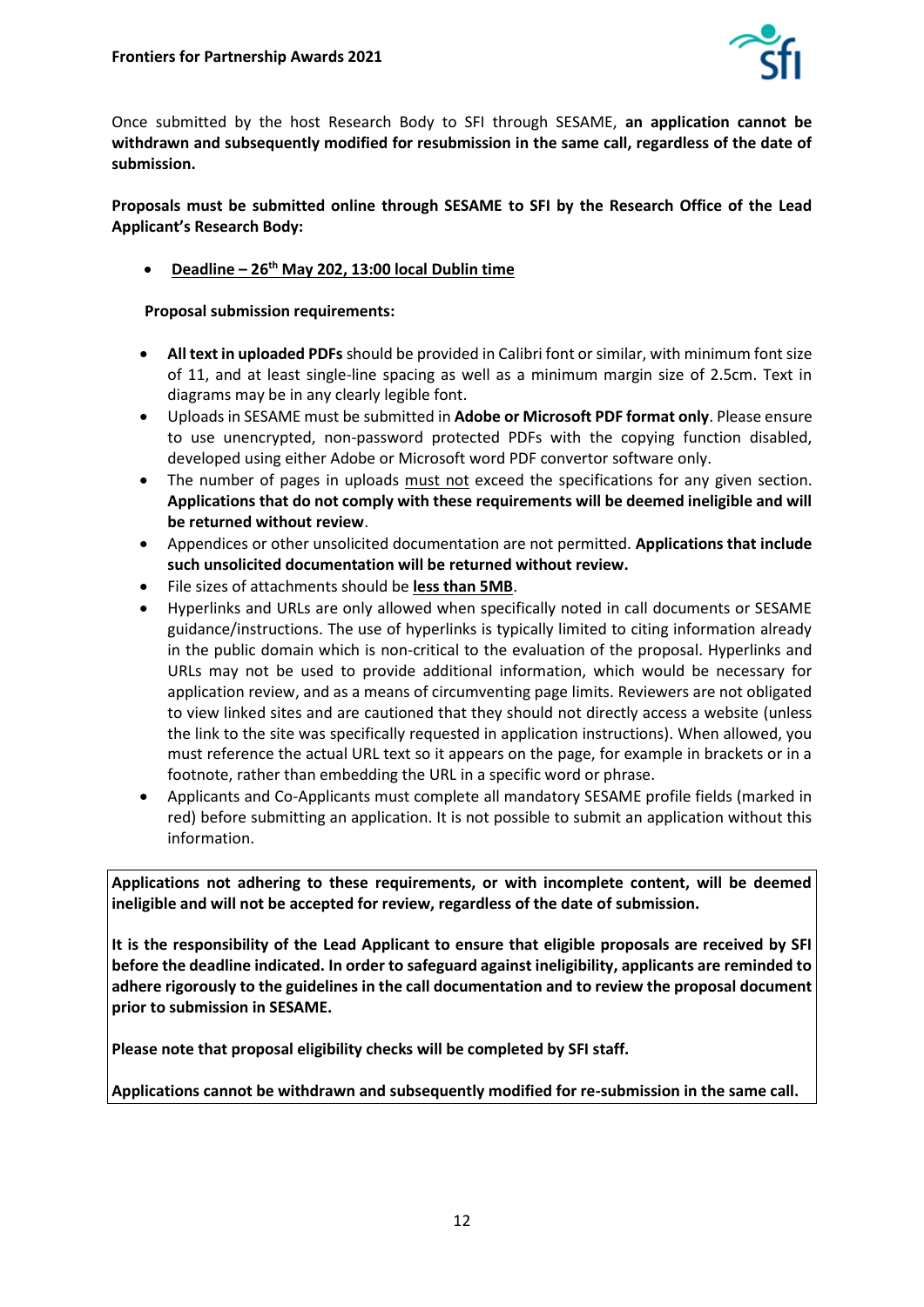

## <span id="page-12-0"></span>**3.1 ORCID ID**

ORCID<sup>18</sup> provides a unique identifier for all researchers, which can then be linked to their different research works across different platforms. There are a number of benefits to creating an ORCID iD, which include the following:

- ORCID allows you to pull information from different platforms, creating a centralised reference to your different works (e.g., publications, patents, awards) in one location using a single sign in.
- Your ORCID iD is a unique identifier, which distinguishes you from other researchers with a similar name.
- Using the ORCID iD helps to make your research works more visible to funders and publishers. You are able to build a complete picture of your research in one location.

As part of the integration of SESAME with ORCID, it is possible for researchers to import publication data from ORCID directly into their SESAME Research Profile. Both **Applicants and Co-Applicants** are required to link their SESAME Research Profiles to an ORCID iD **before an application can be submitted**.

#### <span id="page-12-1"></span>**3.2 Proposal Summary**

Please populate the following required proposal sections on SESAME, as outlined below.

• **Proposal Title (max. 30 words)**

The Research Proposal title should clearly convey the nature of the research to be undertaken and should not contain confidential details, given that the titles of funded proposals are published by SFI.

• **Are you applying for a Frontiers for Partnership Award?**  The answer to this question is automatically populated as "Yes".

#### • **Duration of Grant Requested**

SFI Frontiers for Partnership Awards are funded for a period of either 48 or 60 months. Please add the duration in months of your proposal.

#### • **Total Funding Request (in €)**

This figure will be populated from the requested budget submitted.

#### • **Resubmission Statement**

Applicants must declare whether a new submission relates to a previous unsuccessful application to any SFI scheme. If the application is a resubmission, a statement referencing the previous application and explaining the differences must be provided and must make reference to reviewer comments where relevant. This statement will assist SFI Scientific Staff in the assessment of the eligibility of a revised application and will not be shared with reviewers. See SFI's Resubmission policy for further details.<sup>19</sup>

<sup>18</sup> <http://orcid.org/>

<sup>19</sup> <http://www.sfi.ie/funding/sfi-policies-and-guidance/eligibility-related-information/>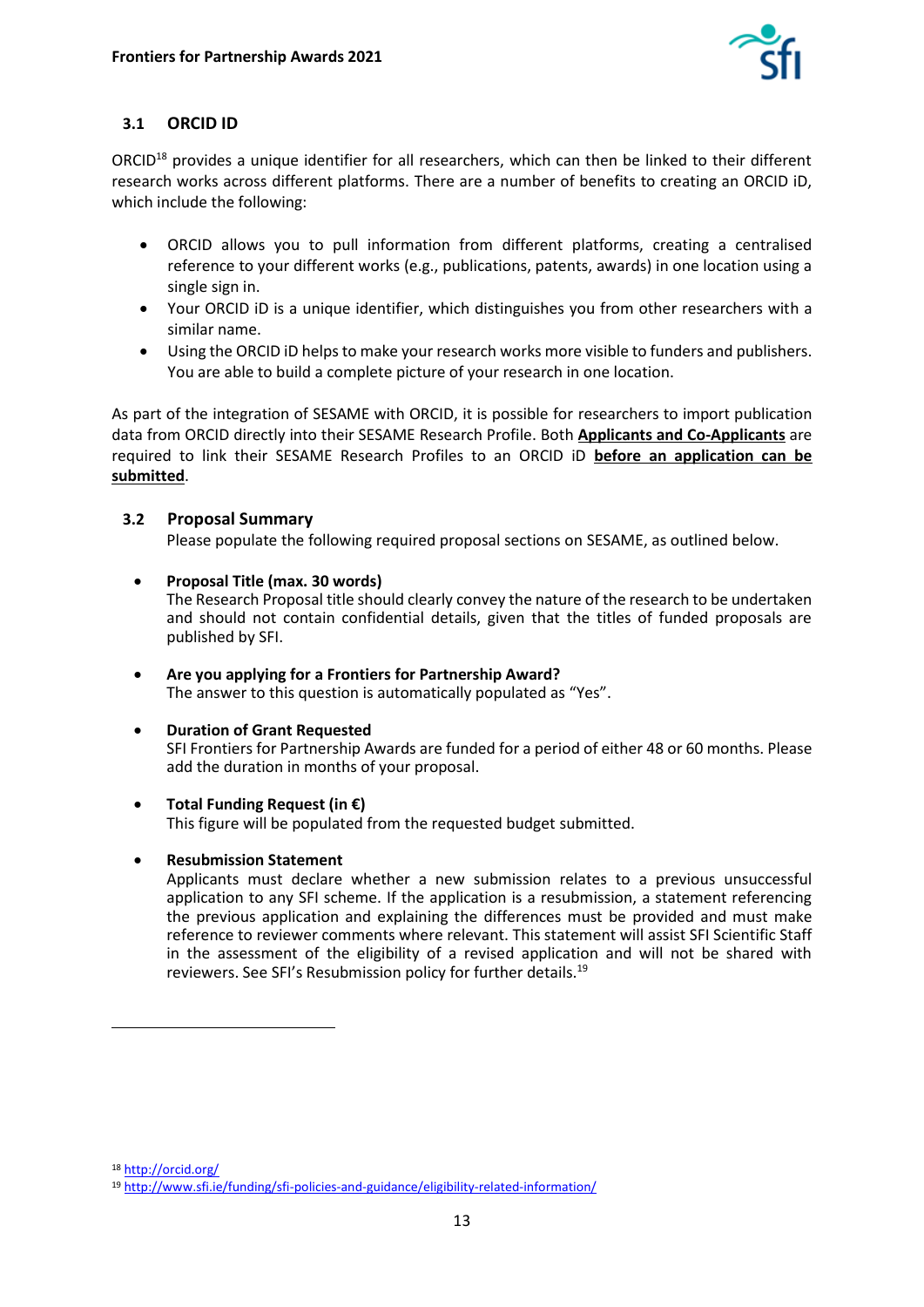

#### • **Priority Area Alignment**

Applicants should select one of the 14 Refreshed Priority Areas from the drop-down menu as the Primary Priority Area, which best describes the proposed research. Alternatively, applicants may select "Other". It is also possible to detail Secondary Priority Areas that the research will be relevant to.

#### • **Research Area (Primary)**

Applicants should select a primary SFI research area from the drop-down menu, which best describes the proposed research.

#### • **Research Area (Secondary)**

Applicants should select a secondary SFI research area from the drop-down menu, which in combination with the primary SFI research area already selected, best describes the proposed research.

## • **Alignment to SFI Legal Remit (max. 250 words)**

This section must be used to describe how the proposed research aligns to SFI's legal remit, as defined in the SFI Frontiers for Partnership Awards call document. This statement will be used to determine the eligibility of the application.

#### <span id="page-13-0"></span>**3.3 Lead Applicant Details**

#### • **Time Commitment to Grant**

Indicate the Lead Applicant's time commitment to the proposed research grant as a percentage of their total working time. The time committed should reasonably reflect the amount of funding being requested.

#### • **Lead Applicant DORA-compliant CV (Upload)**

A CV of the Lead Applicant, using the template provided in the Downloads section of the SFI FFP website,<sup>20</sup> must be completed and uploaded. **(upload; max. 5 pages). Please click on "Save Draft" after upload.** The template allows for the provision of additional information such as periods of leave from research if relevant. **Also, reference to metrics such as journal impact factor, h-index and total number of publications are not permitted.** 

**Failure to use this template or deviating from the instructions in the template may result in an application being deemed ineligible.** 

#### • **Supervisory Experience**

Provide summary information on supervisory experience to date for the Lead Applicant.

• **Research Funding History** See Section 3.5 below for details.

<sup>20</sup> <http://www.sfi.ie/funding/funding-calls/frontiers-for-the-future/>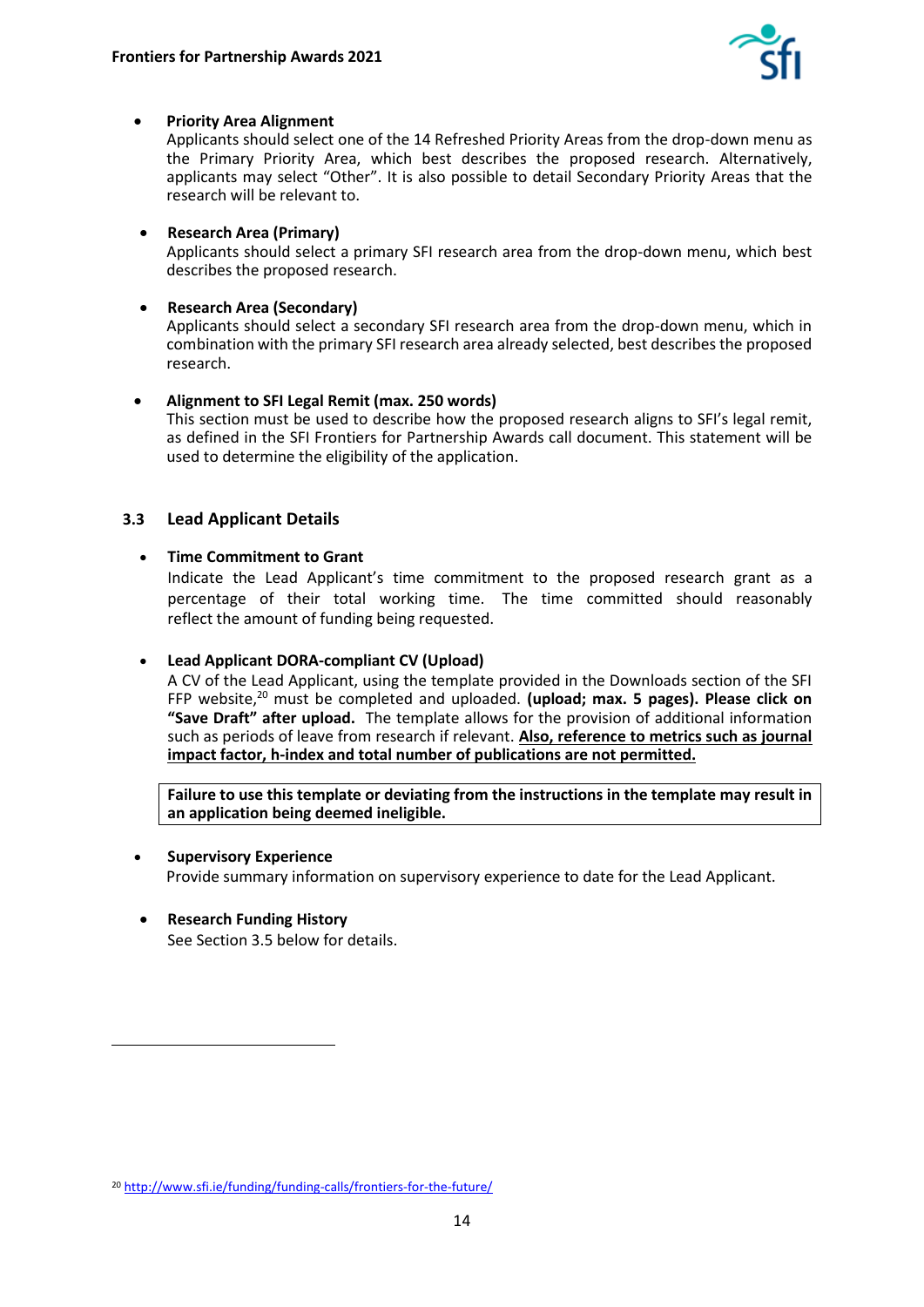

## <span id="page-14-0"></span>**3.4 Co-Applicant Details**

The Co-Applicant on the proposal must login to SESAME to upload their CV, insert their research funding history and provide details relating to the summary of supervisory experience, as is the case for the Lead Applicant. In addition, they must agree to the Terms and Conditions of the proposal.

**SESAME does not permit two individuals to concurrently modify a proposal. The Lead Applicant must close the proposal to allow the Co-Applicant to make modifications, and vice versa**.

• **Time Commitment to Grant**

Indicate the Co-Applicant's time commitment to the proposed research grant as a percentage of their total working time. The time committed should reasonably reflect the amount of funding being requested.

• **Supervisory Experience**

Provide summary information on supervisory experience to date for the Co-Applicant.

#### • **Co-Applicant DORA-compliant CV (Upload)**

A CV of the Co-Applicant, using the template provided in the Downloads section of the SFI FFP website,<sup>21</sup> must be completed and uploaded. **(upload; max. 5 pages). Please click on "Save Draft" after upload.** The template allows for the provision of additional information such as periods of leave from research if relevant. **Also, reference to metrics such as journal impact factor, h-index and total number of publications are not permitted.**

**Failure to use this template or deviating from the instructions in the template may result in an application being deemed ineligible.** 

• **Research Funding History** See Section 3.5 below for details.

#### <span id="page-14-1"></span>**3.5 Research Funding History**

The Lead Applicant and Co-Applicant must provide a report on expired, current and pending funding. Funding details may be added from the applicant's existing SESAME profile or can be created in this section.

- The applicants should include details of any financial support pending, or received over the previous ten years. This should include competitive research funding received from funding agencies (international and national), charities, industry, etc.
- The applicants must include details of any financial support currently provided, or currently being sought. Applicants must detail the total funding allocated to the grant and **the amount of this funding that is allocated to the Applicants. SFI will not support research currently being funded through another source.**

<sup>21</sup> <http://www.sfi.ie/funding/funding-calls/frontiers-for-the-future/>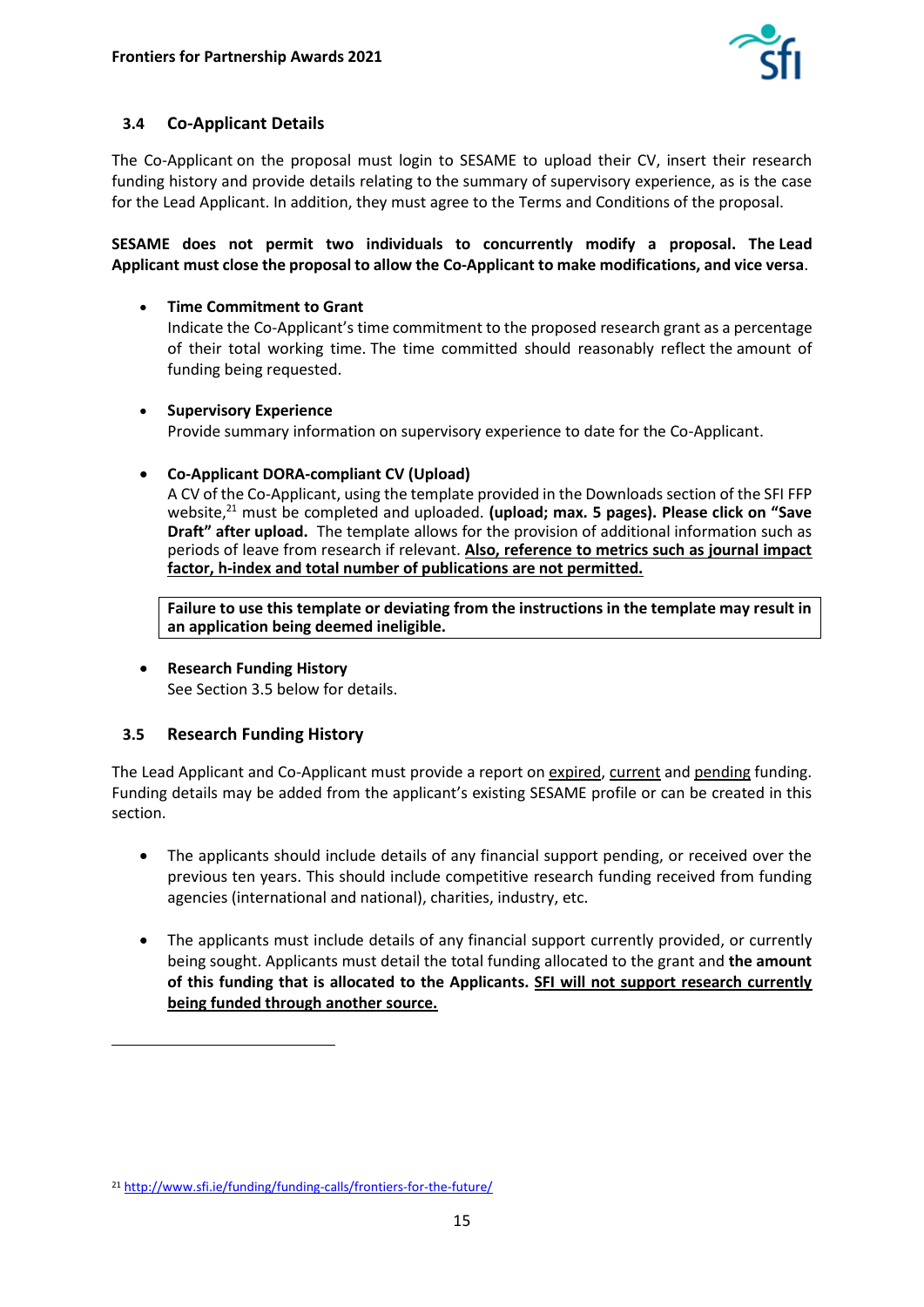

- For each current and pending grant listed, the applicants should provide a brief description of the research. Applicants must also indicate their time commitment to these other projects, as a percentage of their total working time.
- For pending grants, please include the expected decision date in the description box.
- Please complete the requested details for each expired, current, or pending financial support. Fields coloured red are mandatory. Certain field labels are underlined and contain further information concerning the details that are required; hover the mouse pointer over these labels to view this information.
- If the applicants are a Collaborator on a research project, the grant should not be included here; only awards where the applicants are either the Principal Investigator or Co-Investigator should be listed.
- The portion of research funding claimed in an applicant's name must be an accurate and fair reflection of their responsibility in the projects listed and will be verifiable as such. SFI may conduct audits to verify such claims and reserves the right to reject proposals where the above principle of proportionality is not observed.
- This section of the proposal will be reviewed as part of the applicant's track record. Applicants with a number of expired grants over the previous ten years may be selective with which funding grants to include in this section. Grants that are most relevant to the proposed research should be included.

**Research funding may be added directly to the application or added from the applicant's profile (see the SESAME Researcher User Guide).<sup>22</sup> If this section is left blank it will indicate that the applicant has NO expired, current or pending funding. Both the Lead and Co-Applicant need to complete this section within SESAME.**

**Please ensure that research funding added to the profile of the Lead Applicant, or the profile of the Co-Applicant, has been included in the application via SESAME.**

The applicants must complete the textbox detailing potential overlap between current and pending funding and the proposed research in this application. For each current and pending grant listed above, the applicants must clearly indicate any scientific overlap with this application, based on the methodologies being employed and the stated objectives of the funded project(s). Also, within this textbox, under the sub-heading "Management of More Than One Major SFI Award" applicants should provide justification and rationale for how they would manage two or more concurrent major SFI grants, where applicable.

<sup>22</sup> <http://www.sfi.ie/funding/award-management-system/>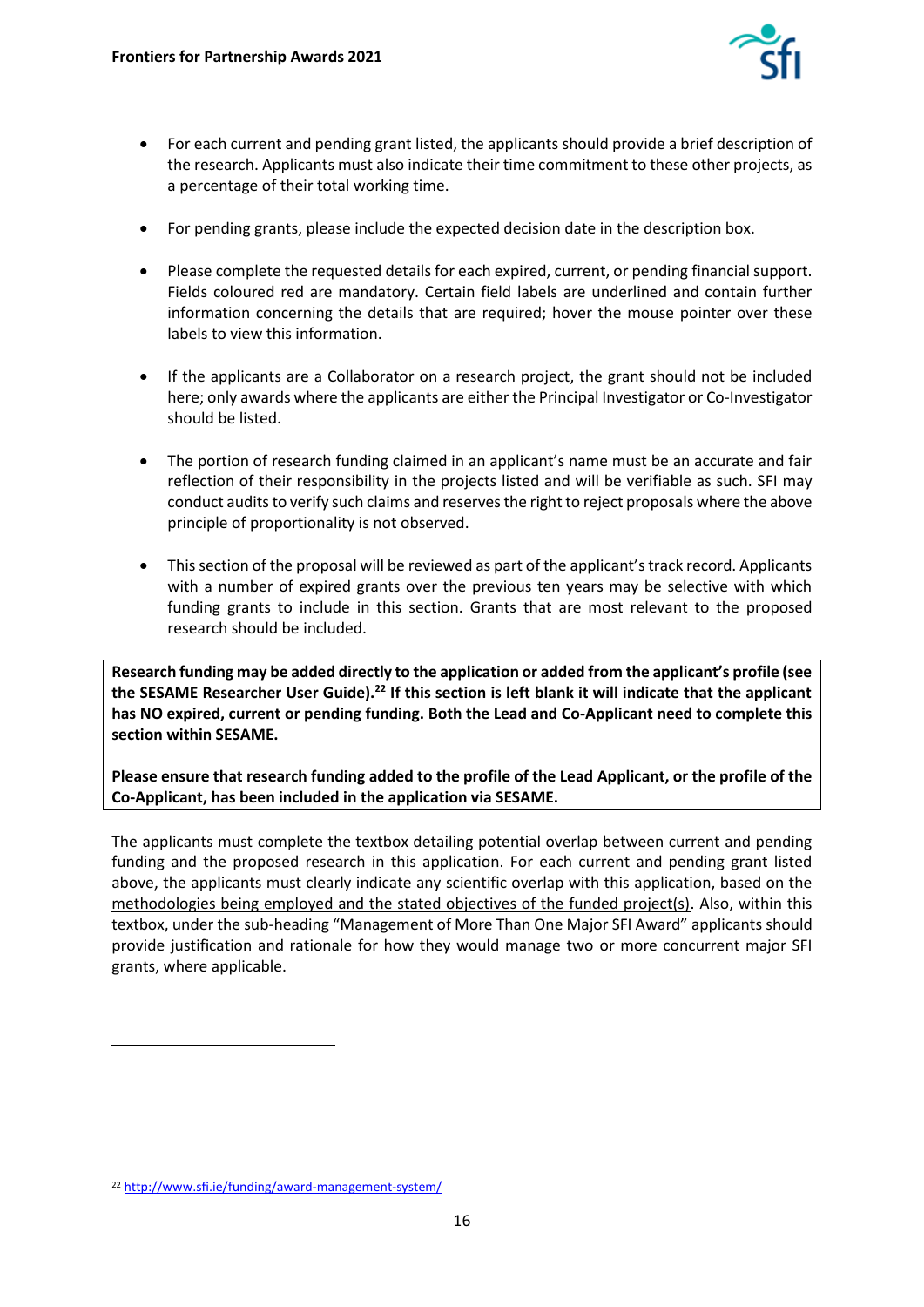

## <span id="page-16-0"></span>**3.6 Collaborator(s) Details**

Include the name, contact information and other requested details of Collaborator(s), if any. Please see Section 2.4 for further information on the role of Collaborators.

CVs (max. 2 pages) for all Academic Collaborators must be uploaded. CVs may also be provided for Industry Collaborators; failure to provide Industry Collaborator CVs may disadvantage an application during the review process. The use of a template is not mandatory for Collaborator CVs; however we recommend that the DORA-compliant Collaborator CV template available on the FFP webpage is used. <sup>23</sup> **We recommend to not include references to metrics such as journal impact factor, h-index and total number of publications in the Collaborator CV.**

Collaborator letters of support must be provided– further details are provided in Section 3.10 of this document.

#### <span id="page-16-1"></span>**3.7 Main Body of Proposal**

The following outlines the Frontiers for Partnership Award proposal requirements.

- **Keywords (max. 15)** These should be descriptors that best characterise the proposed research.
- **Scientific Abstract (max. 200 words)**

This should be a succinct and accurate summary of the proposed work when separated from the application.

• **Lay Abstract (max. 100 words)**

This should be a succinct and accurate summary in lay, non-technical language of the proposed work when separated from the application.

#### • **Ethical Issues**

#### o **Use of Animals**

Applicants must indicate whether animals are to be involved in any of the research planned. Further details can be found on the SFI Ethical Policies webpage.<sup>24</sup>

o **Research Involving Human Participants, Biological Material or Identifiable Data**  Applicants must complete the questionnaire indicating whether their research programme

will involve human participants, human biological material or the use of identifiable (or potentially identifiable) human data. Further details can be found on the SFI Ethical Policies webpage.<sup>24</sup> Clinical trials and investigations requiring approval by the Health Products Regulatory Authority (HPRA) will not be permitted through SFI's Frontiers for Partnership Awards call.

#### • **Sex and Gender Dimension in Research Statement (max. 1000 words)**

<sup>23</sup> <http://www.sfi.ie/funding/funding-calls/frontiers-for-the-future/>

<sup>&</sup>lt;sup>24</sup> <http://www.sfi.ie/funding/sfi-policies-and-guidance/ethical-and-scientific-issues/>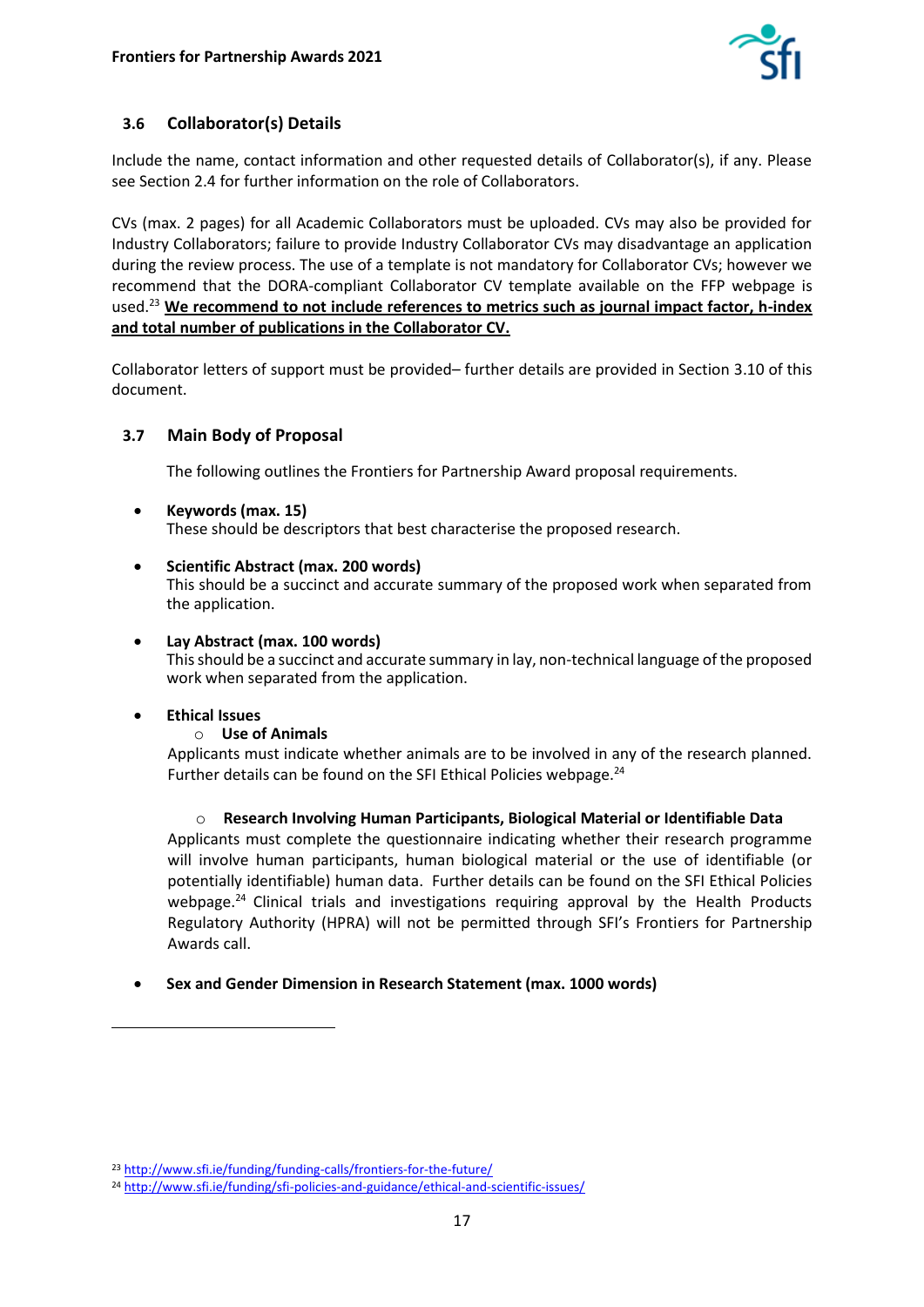

In accordance with the SFI Gender Strategy (Strand 3: Integrating Gender in Research and Innovation) $^{25}$ , all applicants must complete a statement articulating the consideration of biological sex and/or social gender variables in their research programme. Applicants must consider how the sex and/or gender dimension impacts your research. Please consult the Guidance for Applicants on Ethical and Scientific Issues<sup>26</sup> for resources on how to address the sex and/or gender dimension of research in your grant.

**Do not** include information on how you have addressed gender equality, diversity and inclusion in your research team/environment; this should be addressed in Section 1B of your CV, should you choose to highlight.

To complete this section, please consider the following questions:

- 1. Is sex as a biological variable taken into account in the research design, methods, analysis and interpretation, and/or dissemination of findings?
- 2. Is gender as a socio-cultural factor taken into account in the research design, methods, analysis and interpretation, and/or dissemination of findings?

If the answer is yes, please describe how sex and/or gender considerations will be integrated into your research proposal. If no, please explain why sex and/or gender are not applicable to your research proposal.

#### • **Research Programme (upload max. 15 pages)**

The following points should be considered when describing the proposed research:

- Describe clearly and concisely the specific aims and objectives of the proposal. These aims should be coherent, well-planned and should be linked with real deliverables.
- Explain the background and significance of the problem does the study address an important research problem? Is it strategically important? What is the current state of the art in the area? Describe and explain how the proposed work, if successful, will advance the state of the art. The background section should reference the state of the art in this research field.
- Are the concepts described novel? Ensure that the novelty of the approach is clearly explained, again with reference to the state of the art.
- The methodology of the proposed programme should be well developed, and how this proposed methodology advances the current state of the art should be described in detail. Is the proposed scientific approach (including the competencies and activities of the team members) feasible and realistic?

The application should also include:

<sup>25</sup> <http://www.sfi.ie/funding/sfi-policies-and-guidance/gender/>

<sup>26</sup> <http://www.sfi.ie/funding/sfi-policies-and-guidance/ethical-and-scientific-issues/>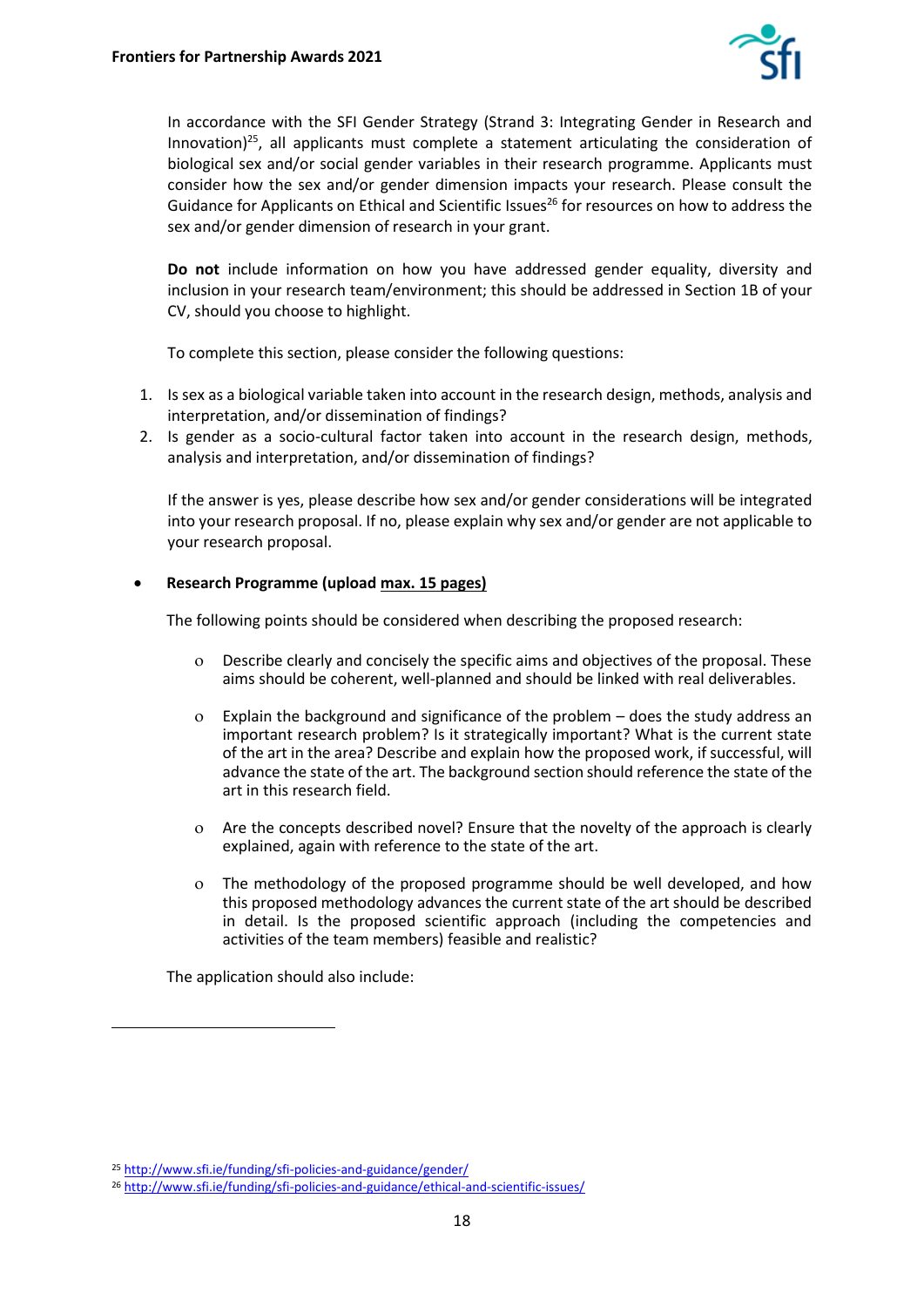

- Appropriate timelines, milestones and expected outputs for the proposed research (e.g., a Gantt chart), and clear descriptions of the roles of the Lead Applicant, Co-Applicant, Collaborators and Team Members in the work programme.
- Relevant preliminary data, if available, which may either take the form of (a) supporting reference(s) from the applicants' previous research, or (b) a summary of results where the data has yet to be published. In the latter case, this should be included within the research programme as evidence that the applicant team has a track record in the field of the proposed research.
- **References (upload; max. 5 pages)**

Appropriate references and citations for the proposed research must be provided in a separate PDF document. A five-page limit is permitted for uploaded references.

• **Impact Statement (upload; max. 3 pages)**

The Impact Statement (max. 3 pages) should be as specific as possible and provide information that reviewers will find helpful in assessing the potential impact of the proposed research activity. Appropriate milestones and deliverables associated with the potential impact should be indicated. Where appropriate for the topic of the research, industry collaborations including co-funding through cash and/or in-kind contributions should be discussed. Detailed Guidance in relation to impact, including information on how to prepare an impact statement, how metrics and narrative in support of impact are reported on and reviewed by SFI, as well as other useful links are found on the SFI website. $27$  In the Impact Statement section, applicants must also specifically describe the benefits of the collaboration between the host research bodies. Reviewers will be asked specifically to consider this commentary when scoring the impact of the proposal.

#### <span id="page-18-0"></span>**3.8 Budget**

**The budget requested should be appropriate to the proposed work and should take into account the applicants' experience and recent research funding record. Value for money is explicitly part of the review criteria; applicants are strongly advised to consider the scale of their requests.**

**The budget requested must be within the Programme limits (see Section 2.1 of the Programme call document). Applications with budget requests outside of these limits will be deemed ineligible.** 

**When preparing the budget, applicants should also take into account the fact that on average, successful female applicants receive smaller grants than male applicants; however, male applicants, on average, request more funding than female applicants. We encourage applicants to consider the above points when preparing their application budgets and associated justification.**

SFI funding supports the research programme costs of the applicant(s) and their research group(s). Eligible costs include:

<sup>27</sup> <http://www.sfi.ie/funding/award-management/research-impact/>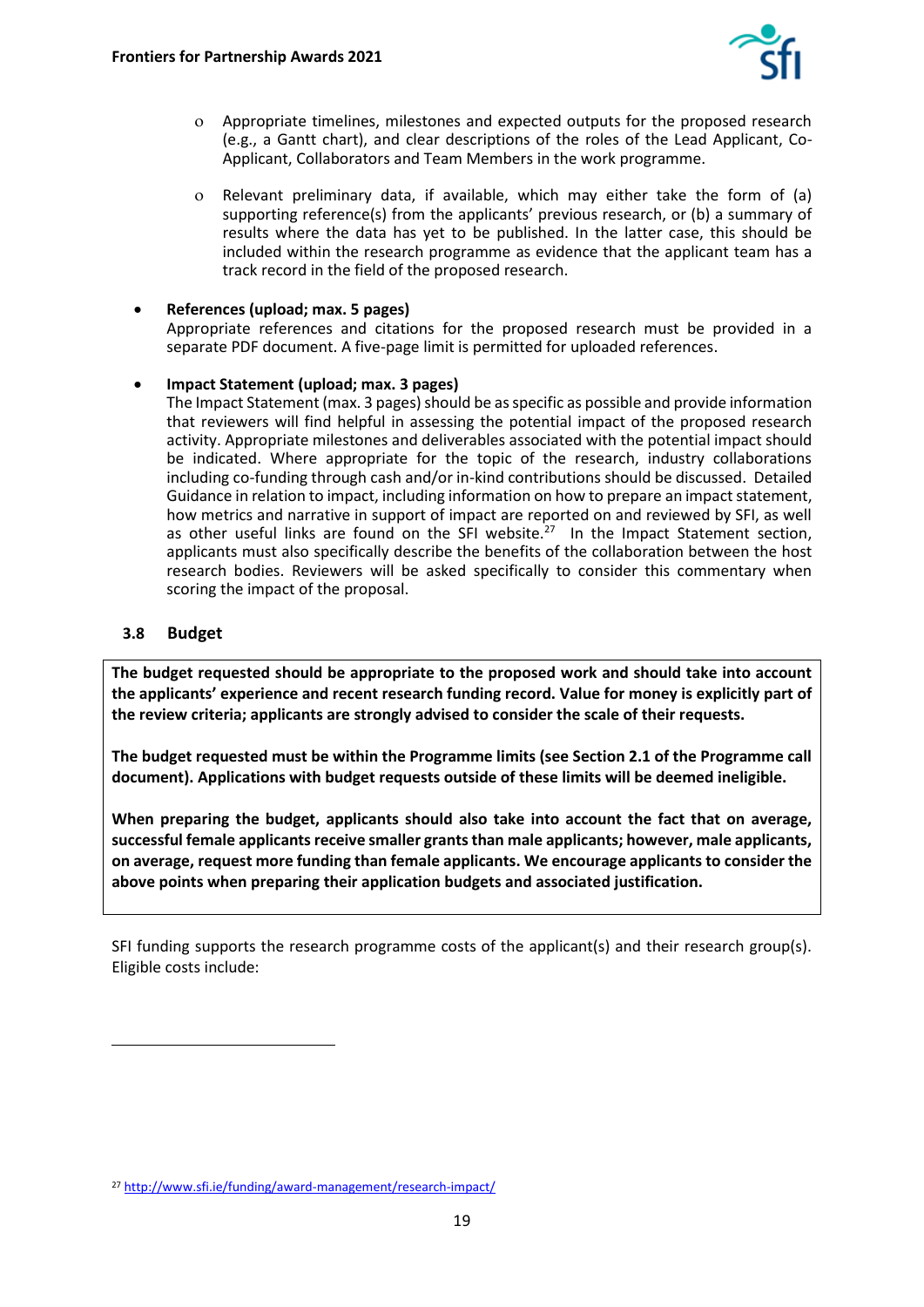

- Contributions to salaries/stipends for staff hired specifically to carry out the research programme. Lead Applicant/Co-Applicant salaries are not eligible costs. Please consult the SFI website for more information on the SFI Grant Budget Policy (GBP).<sup>28</sup>
- Teaching replacement
- Relevant research expenses, including equipment, consumables and travel.
- Access charges for use of large items of infrastructure or test-bed facilities may be requested in certain situations; see the SFI GBP for details.

In addition to direct costs, SFI also makes an indirect or overhead *contribution* to the host Research Body, which is reflected as a percentage of the direct costs (excluding equipment). Overheads are payable as a contribution to the *Research Body* for the indirect costs of hosting SFI-funded research programmes and are intended to enable the Research Body to develop internationally competitive research infrastructure and support services. General overheads should not be included in the requested budget and are payable as a contribution to the Research Body for the indirect costs of hosting SFI-funded research programmes.

The costs eligible for grant support by SFI under the SFI Frontiers for Partnership call are those costs which can, uniquely and unambiguously, be identified with the proposed research programme. Applicants must give details of all relevant costs, including staff, equipment, materials and travel. Ensure that the final total provided includes all costs requested from SFI. Costs which will be covered by industry partners should not be included. All grants are made directly to the Lead Applicant's Research Body. Please also refer to the SFI Grant Terms and Conditions<sup>29</sup> and also the GBP (version November 2019).<sup>28</sup>

Costs that will be covered by industry contributions should not be included in the proposed budget.

See notes for completion of the budget in the SESAME Researcher User Guide<sup>30</sup> and within SESAME.

#### **3.8.1 Staff: Salaries and Benefits**

SFI Frontiers for Partnership grants do not fund the core salary or benefits of either the Lead Applicant or Co-Applicant. Contributions to team-member salaries, fees and stipends for postgraduate students (PhD and MSc by research) may be requested. Salaries for Collaborators are not permitted. All information required to complete the Staff section of the SFI Frontiers for Partnership budget can be found in Section 4.1 of the GBP (version November 2019)<sup>28</sup> and the associated SFI Grants Team Member Budgeting Scale (version January 2019).<sup>31</sup> Please note that the submission of an application by the host Research Body must only take place once salaries requested have been approved by the relevant Research Office(s).

<sup>28</sup> <http://www.sfi.ie/funding/sfi-policies-and-guidance/budget-finance-related-policies/>

<sup>&</sup>lt;sup>29</sup> <http://www.sfi.ie/funding/sfi-policies-and-guidance/sfi-general-terms-and-conditions/>

<sup>30</sup> <http://www.sfi.ie/funding/award-management-system/>

<sup>31</sup> [https://www.sfi.ie/funding/sfi-policies-and-guidance/budget-finance-related-policies/FINAL-SFI-Team-Member-Salary-](https://www.sfi.ie/funding/sfi-policies-and-guidance/budget-finance-related-policies/FINAL-SFI-Team-Member-Salary-Scales.pdf)[Scales.pdf](https://www.sfi.ie/funding/sfi-policies-and-guidance/budget-finance-related-policies/FINAL-SFI-Team-Member-Salary-Scales.pdf)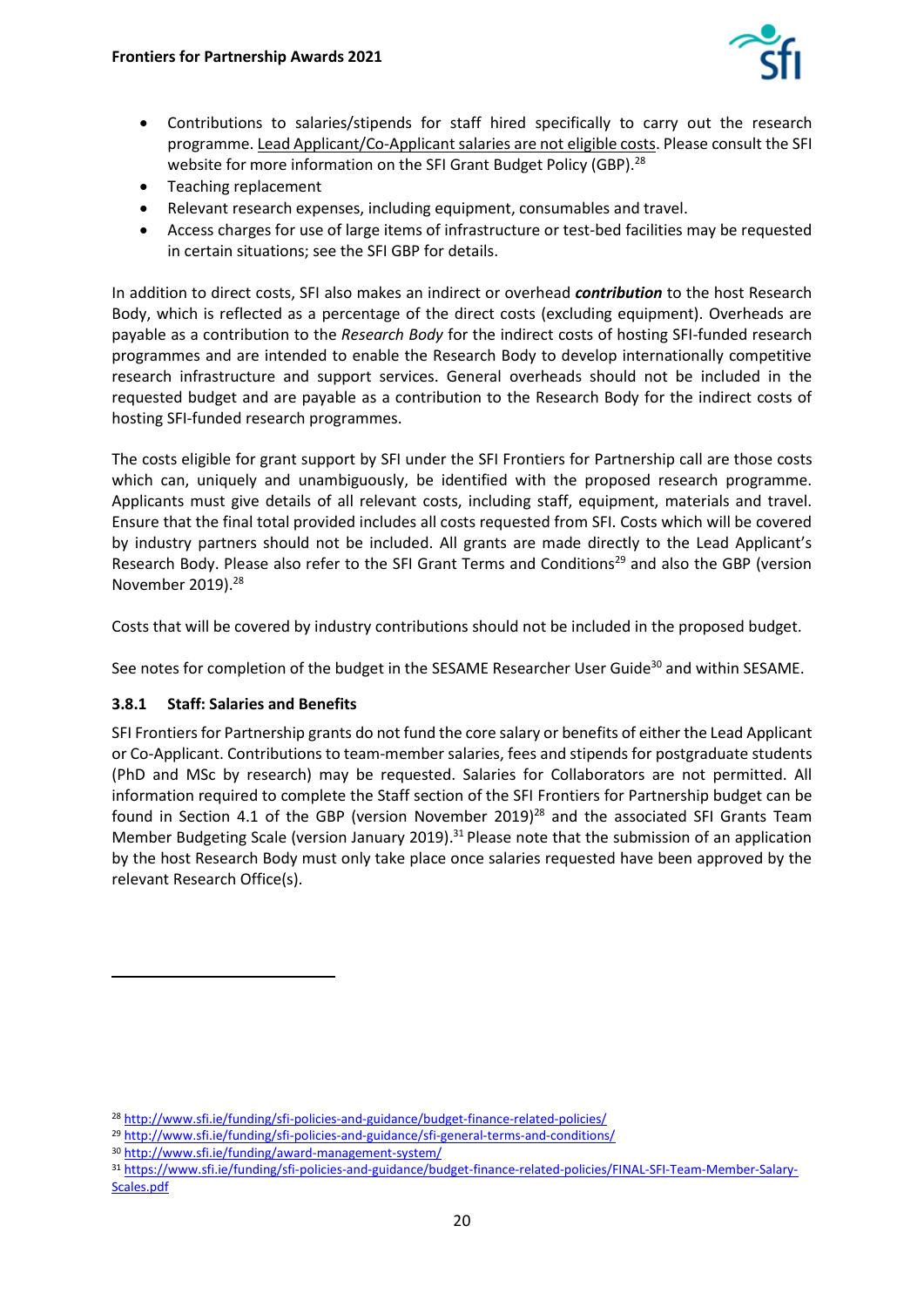

#### **3.8.2 Teaching Replacement**

#### **Teaching Replacement Requests for Lead Applicants**

In order to support enhanced focus on research activities within the TU/IoT sector, Lead Applicants from this sector can apply for teaching replacement of up to 50% of their teaching load for the full duration of the grant. Salary scales for replacement lecturers based in TUs/IoT must be reasonable and justified appropriately within the budget justification.

#### **Teaching Replacement Requests for Co-Applicants**

In order to support enhanced focus on research activities following periods of leave (see eligibility criteria below), Co-Applicants will be entitled to request funding for teaching replacement of up to 50% of their teaching load for a period of up to 24 months from the start date of their grant.

Any Co-Applicant who has taken consecutive documented eligible leave (minimum 12 weeks) since 1st January 2013 and has since returned to work is eligible to request funding for teaching replacement. This can include, but is not limited to, the examples below:

- Statutory adoptive leave
- Statutory parental leave
- Statutory maternity leave
- Statutory paternity leave
- Carer's leave
- Long-term medical illness leave
- **Conscription**

Or

• Academic staff who have returned to an academic position having worked for a minimum of two years in a science- or engineering-related industry.

If an application is successful, Co-Applicants applying for eligible leave must provide SFI with a short statement detailing their eligibility for teaching replacement, and the start and end dates of their eligible leave, if applicable. In addition, Co-Applicants must also produce documentary evidence of their eligibility from their host institution's Human Resources (HR) Department or, where applicable, the HR Department of their employer at the time of their eligible leave period(s). This documentary evidence must be submitted before a letter of offer can be issued.

Requests for teaching replacement costs **must be made at the proposal stage** and must be included in the requested budget and detailed in the budget justification. Requests for teaching replacement post receipt of the application will not be considered by SFI. Teaching replacement requests must be pro-rata and proportional to the time commitment.

#### **3.8.3 Equipment**

All information required to complete the Equipment section of the SFI Frontiers for Partnership Awards budget can be found in Section 4.2 of the GBP (version November 2019).<sup>32</sup>

<sup>32</sup> <https://www.sfi.ie/funding/sfi-policies-and-guidance/budget-finance-related-policies/>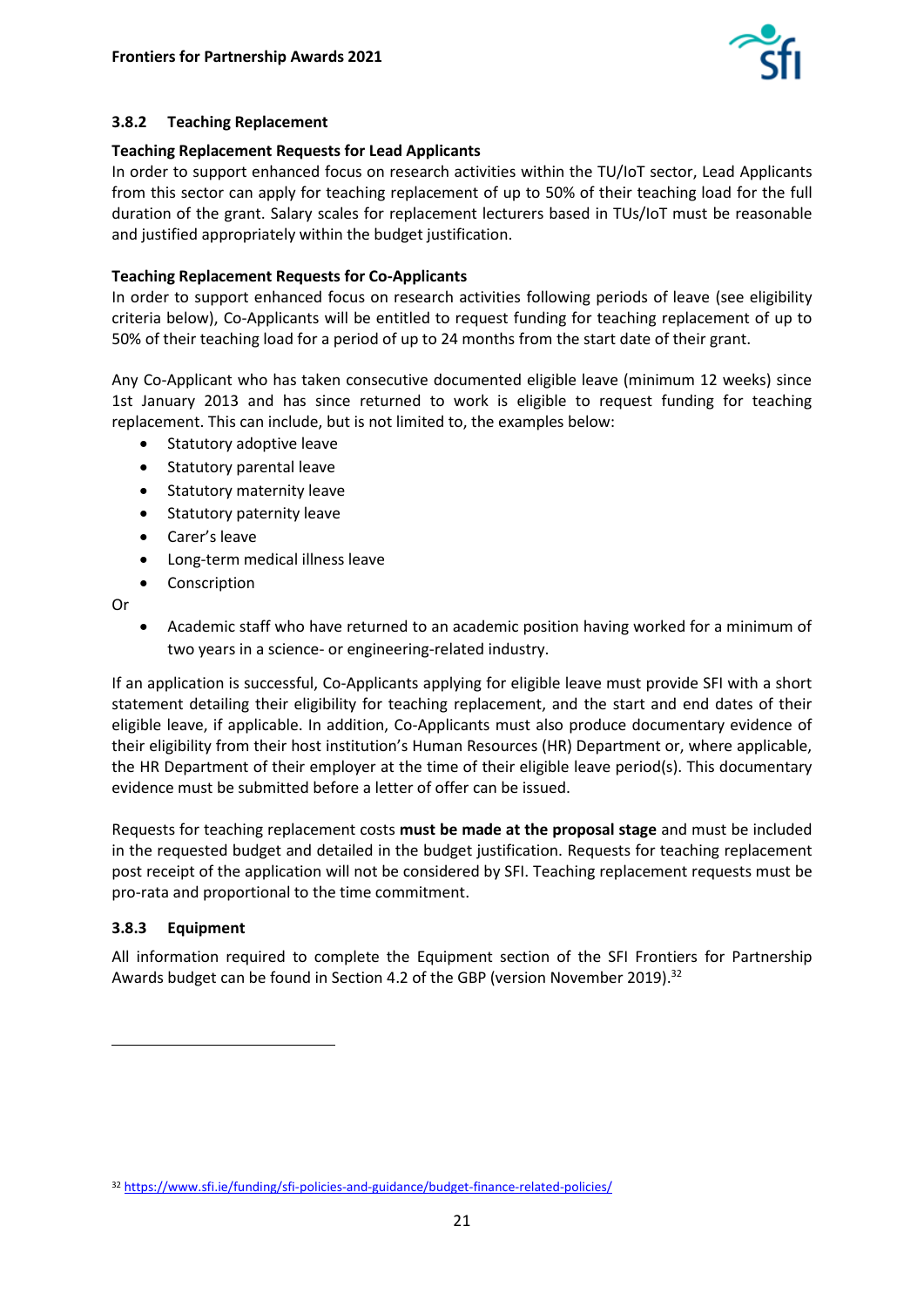

#### **3.8.4 Materials and Consumables**

All information required to complete the Materials and Consumables section of the SFI Frontiers for Partnership Awards budget can be found in Section 4.3 of the GBP (version November 2019).<sup>33</sup>

#### **3.8.5 Travel**

All information required to complete the Travel section of the SFI Frontiers for Partnership Awards budget can be found in Section 4.4 of the GBP (version November 2019).<sup>33</sup>

#### **3.8.6 Ineligible Costs**

Under the SFI Frontiers for Partnership Awards, lead PI/co-PI salaries are not eligible costs. Information regarding ineligible costs can be found in Section 5 of the GBP (version November 2019).<sup>33</sup>

#### **3.8.7 Budget Justification (upload, max. 3 pages)**

All information required to complete the Budget Justification can be found in Section 7 of the GBP (version November 2019). 33

If cash and/or in-kind industry contributions have been agreed, provide details and describe how they complement the requested budget from SFI. Similarly, provide details of cash and/or in-kind contributions from International Academic Collaborators. Costs that will be covered through leveraging of funds from Industry or Academic Collaborators should not be included in the proposed budget.

**Clear indication of the division of funds between the applicant research bodies should be given. Details of funding apportioned to Collaborators must also be provided. Please note that Collaborators outside the Republic of Ireland or those not located within eligible Research Bodies in the Republic of Ireland are not eligible to receive funding through the SFI Frontiers for Partnership Awards.** 

#### <span id="page-21-0"></span>**3.9 Infrastructure and Services Provided by Research Body (upload; max. 1 page)**

The Applicants must describe the infrastructure, facilities and space to be provided by the Research Body/Bodies. This should include details of the office, laboratory, computing, animal or other facilities as necessary, where the research will be carried out, including all of the equipment that will be available, but excluding equipment requested in this application. Indicate what intellectual protection/technology transfer services are provided by the Research Body.

## <span id="page-21-1"></span>**3.10 Letter(s) of Support (uploads; max. 2 pages for each letter)**

The following letter(s) of support **must** be included at proposal stage:

• A letter of support from the **host Research Body of the Lead Applicant.** The Letter of Support should detail the employment status of the applicant(s), including how the applicant(s) meet

<sup>33</sup> <https://www.sfi.ie/funding/sfi-policies-and-guidance/budget-finance-related-policies/>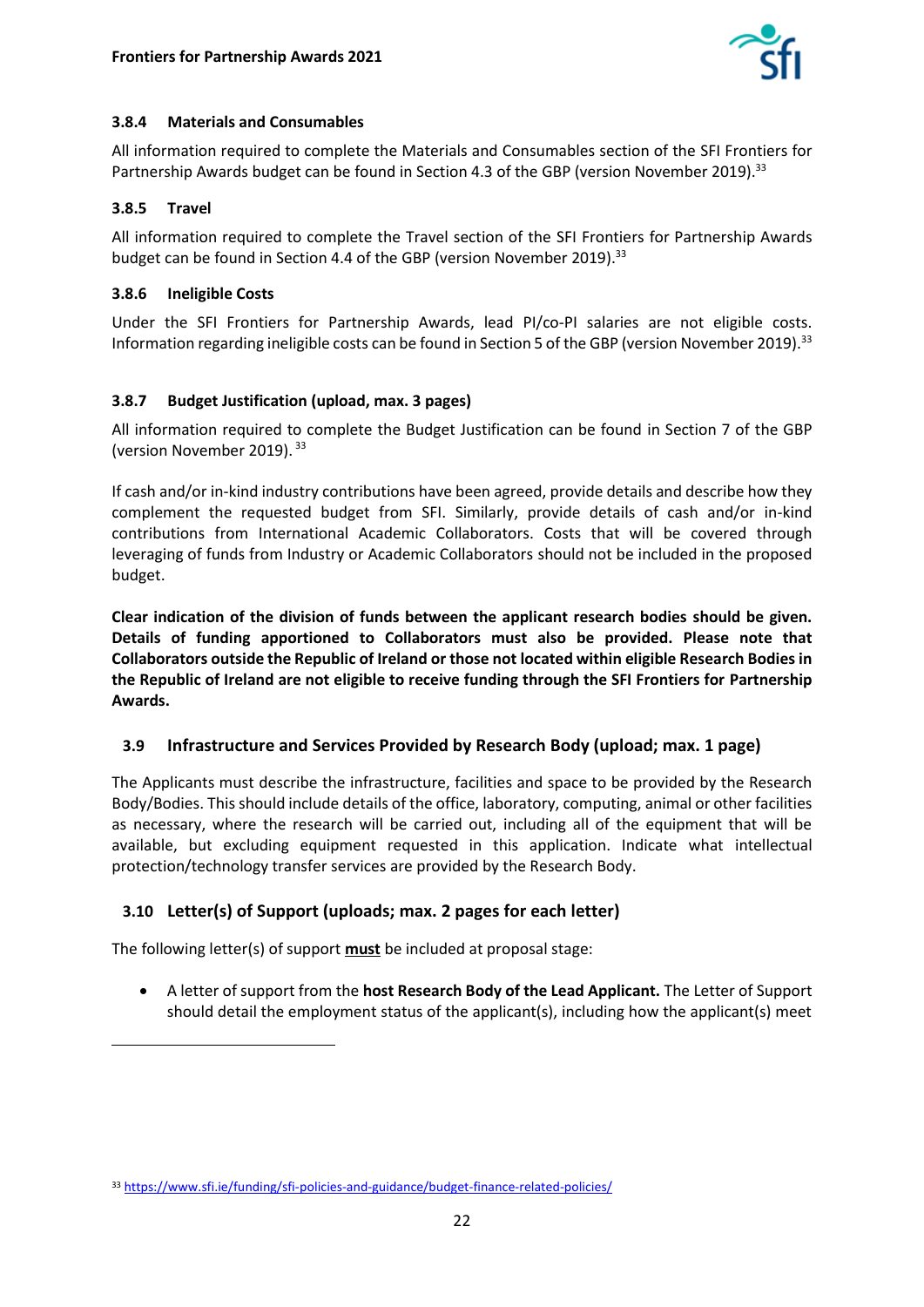

the eligibility criteria for this call as detailed in Section 2.5. Where an applicant does not have a signed contract of employment at proposal submission, the Letter of Support should provide written confirmation that the applicant will be employed by the Research Body for the duration of the grant, if successful. The letter should also comment on the infrastructure and services available and should contain a brief description of the institutional policy regarding the management of conflicts of interest (see Section 6 for details). This is a formal letter on headed notepaper and is signed by an authorised institutional representative.

- A letter of support from the **host Research Body of the Co- Applicant.** The details of the letter should be as outlined above.
- A letter of support (max 2 pages) from each **Academic and Industry Collaborator.** Letters from Academic Collaborators should provide full details of the intended intellectual and/or technical input to the proposal. In addition, Academic Collaborators seeking funds through the award must describe how these funds will be utilised. Letters from Industry Collaborators should provide full details of the intended intellectual input and, where relevant, the level of financial (cash, in-kind or both) contribution to the research programme. Similarly, letters of support from International Academic Collaborators should provide details of any cash and/or in-kind contributions. Letters of support that do not originate from officially listed Collaborators will be removed from the proposal, as will letters from listed Collaborators that merely provide theoretical or general support without specifically describing a meaningful and impactful contribution to the proposal.

Letters of support may be **a maximum of two pages**; extraneous pages will be removed from the letter and the proposal. Letters of support may not be included from other bodies and individuals who are not Collaborators. Unsolicited letters of support will deem an application ineligible.

### <span id="page-22-0"></span>**3.11 Excluded Reviewers**

SFI Frontiers for Partnership Awards applicants can select up to three individuals who will be excluded from acting as reviewers of proposals for reasons of competition. This section is not made available to reviewers.

## <span id="page-22-1"></span>**3.12 Consent for Data Usage**

To guarantee maximum gender equality, a study in collaboration with a third party (the GRANteD consortium – Grant Allocation Disparities from a Gender Perspective, funded by the European Commission) will review possible gender bias in the processes and practices of SFI Frontiers for the Future grant allocations, and analyse its causes. For this study, SFI and a team of external researchers will ask for consent to use data from your application, your CV and data from the evaluation of your application. You will be asked to indicate if you consent to having your data used in this evaluation. SFI and the nominated external researchers ensure the processing and protection of your data in accordance with Regulation (EC) 45/2001.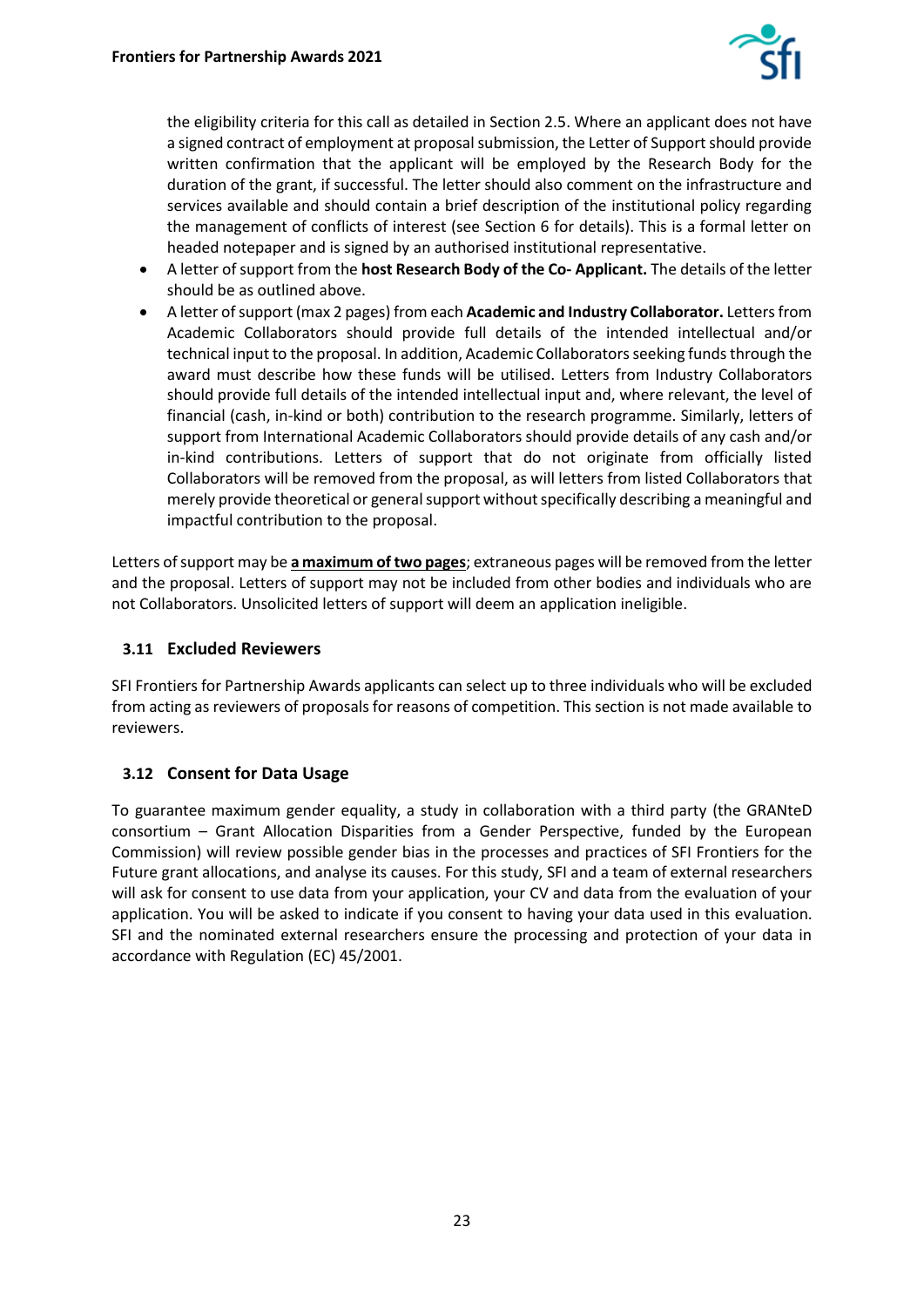

## <span id="page-23-0"></span>**3.13 Applicant Agreement to Terms and Conditions**

It should be noted that submission of an application represents an agreement to SFI Terms and Conditions of Research Grants.<sup>34</sup> Applications that fail to comply with the above terms and conditions, or with requirements outlined in this call document, will not be eligible and will be withdrawn without review.

## <span id="page-23-1"></span>**3.14 Research Body Approval**

Submissions must be approved by an authorised Research Body representative. In particular, the host Research Body is approving:

- The eligibility of the applicant(s), including salary and contract requirements as detailed in Section 2.5.
- That the requested budget, including salaries/stipends, equipment, travel and consumables, is in line with accepted institutional guidelines and appropriate to the intended time commitments
- The availability of infrastructure within the institution, as outlined by the applicant in the research proposal
- That the proposed research programme has not been funded by other sources
- That relevant ethical approval has been or will be sought and must be granted prior to the award commencing
- That the relevant licences will be in place at the time of award
- That the details provided in relation to the applicants' research funding history (i.e., current, pending or expired grants, as detailed in the application) are valid and accurate
- That permission from all team members and collaborators has been obtained, such that SFI may receive their personal information, and may process such data for the purpose of peer review.

**Submission of an application through SESAME serves as the Research Body's endorsement of the eligibility of the Applicant(s) as well as approval of the budget requested, the infrastructure to be provided by the Research Body, and furthermore, confirms the validity and accuracy of the details provided in relation to the current, pending and expired grants as detailed in the application.** 

#### <span id="page-23-2"></span>**3.15 Proposal Submission**

A PDF of the proposal is available in SESAME and should be reviewed prior to submission to enable validation of an application. The responsibility for verifying that the proposal is ready for submission lies with the Applicants in this regard. A submission is made initially to the Research Office of the Lead Applicant for approval, prior to final submission by the Research Office to SFI.

Please note that the Co-Applicant and/or the Lead Applicant may choose to complete sections or upload documentation that are common to both applicants (e.g., scientific summaries, research

<sup>34</sup> <http://www.sfi.ie/funding/sfi-policies-and-guidance/sfi-general-terms-and-conditions/>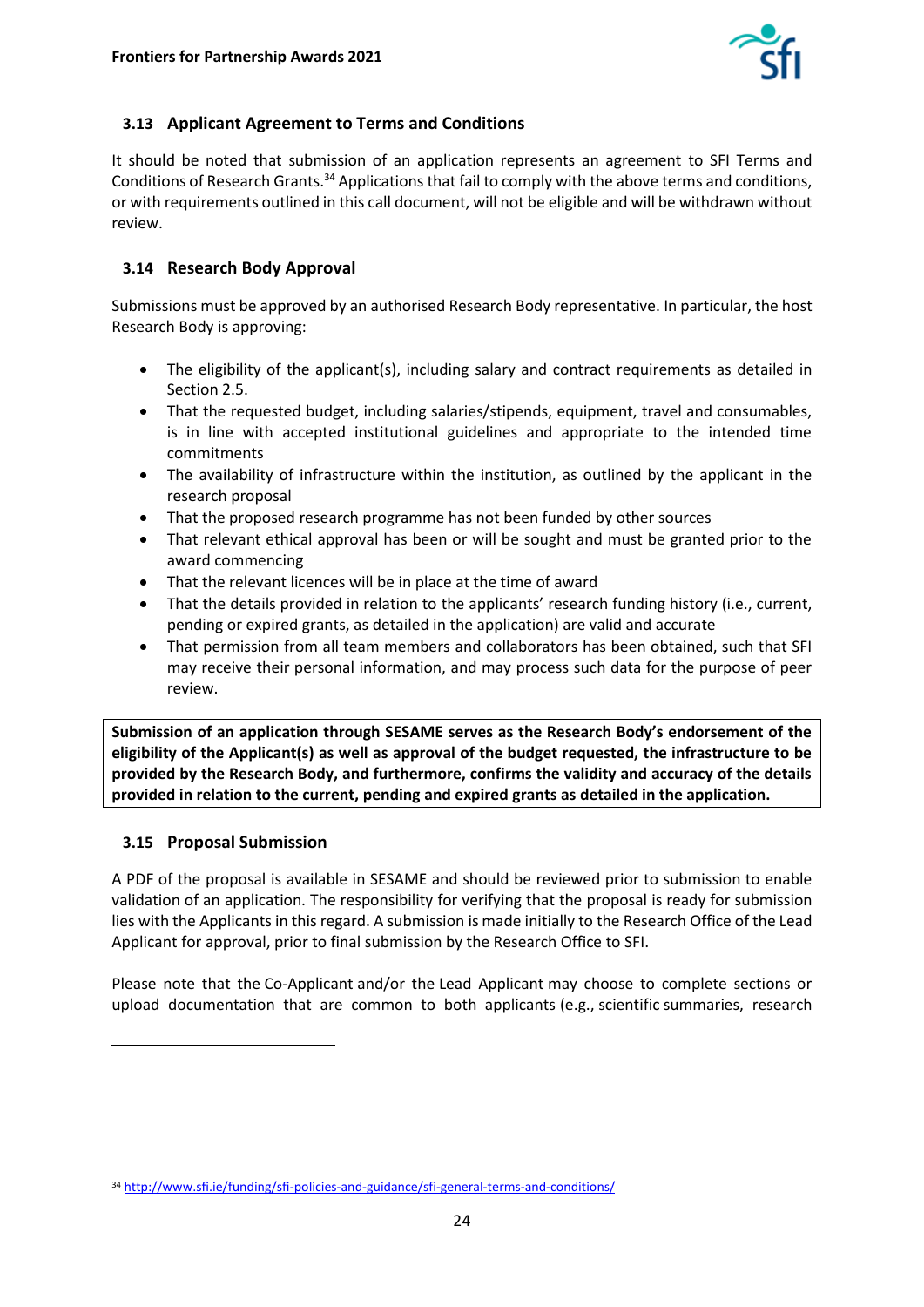

descriptions, etc.); **however, only the Lead Applicant can submit an application to the Research Body**.

Please contact the Research Office well in advance in order to become familiar with any internal Research Body submission deadlines.

**Proposals submitted after the submission deadline will not be accepted into the Frontiers for Partnership funding stream and will instead be reviewed under the SFI FFP Awards rolling call.** 

Applicants will receive a notification from SESAME periodically when the status of their proposal changes. Alternatively, the status of a proposal (e.g., where a proposal is pending Research Office approval or is under review at SFI) is displayed in SESAME.

#### <span id="page-24-0"></span>**3.16 Proposal Checklist**

| <b>PROPOSAL CHECKLIST</b>      |                                                                                                      |                                                                                                  |  |
|--------------------------------|------------------------------------------------------------------------------------------------------|--------------------------------------------------------------------------------------------------|--|
| <b>SECTION</b>                 | <b>DESCRIPTION</b>                                                                                   | <b>REQUIREMENTS</b>                                                                              |  |
| <b>Proposal Summary</b>        | Title                                                                                                | Up to 30 words                                                                                   |  |
|                                | Are you applying for a Frontiers for<br>Partnership Award?                                           | Auto populated as "Yes"                                                                          |  |
|                                | Duration of Award Requested                                                                          | 48 or 60 months                                                                                  |  |
| <b>Resubmission</b>            | Resubmission statement (if relevant).                                                                | Max. 1000 words                                                                                  |  |
| <b>Research Alignment</b>      | Priority Area and Alignment                                                                          | Select from list                                                                                 |  |
|                                | Justification of alignment with SFI's Legal<br>Remit                                                 | Max. 250 words                                                                                   |  |
| <b>Lead Applicant details</b>  | Complete mandatory SESAME Profile<br>information                                                     | Mandatory profile fields marked in red                                                           |  |
|                                | ORCID <sub>iD</sub>                                                                                  | Link SESAME profile to ORCID ID                                                                  |  |
|                                | Percentage Time Commitment                                                                           | Insert time commitment                                                                           |  |
|                                | <b>DORA-Compliant CV</b>                                                                             | Max. 5 pages (use template provided)                                                             |  |
|                                | Indicate if applying under the Emerging<br>Investigator category                                     | Please select No to this question. This category<br>only applies to the FFP Awards rolling call. |  |
|                                | <b>Supervisory Experience</b>                                                                        | <b>Enter details</b>                                                                             |  |
|                                | <b>Research Funding History</b>                                                                      | <b>Enter details</b>                                                                             |  |
| <b>Co-Applicant details</b>    | Complete mandatory SESAME Profile<br>information                                                     | Mandatory profile fields marked in red                                                           |  |
|                                | ORCID <sub>i</sub> D                                                                                 | Link SESAME profile to ORCID iD                                                                  |  |
|                                | Percentage Time Commitment                                                                           | Insert time commitment                                                                           |  |
|                                | DORA-Compliant CV                                                                                    | Max. 5 pages (use template provided)                                                             |  |
|                                | <b>Supervisory Experience</b>                                                                        | Enter details                                                                                    |  |
|                                | <b>Research Funding History</b>                                                                      | Enter details                                                                                    |  |
| <b>Collaborator(s) details</b> | Name/Contact details etc.                                                                            | Add contact name, details etc.                                                                   |  |
|                                | CV for each collaborator (SFI recommends<br>using the 2 page<br>DORA-compliant<br>template provided) | Upload CVs (max. 2 pages)                                                                        |  |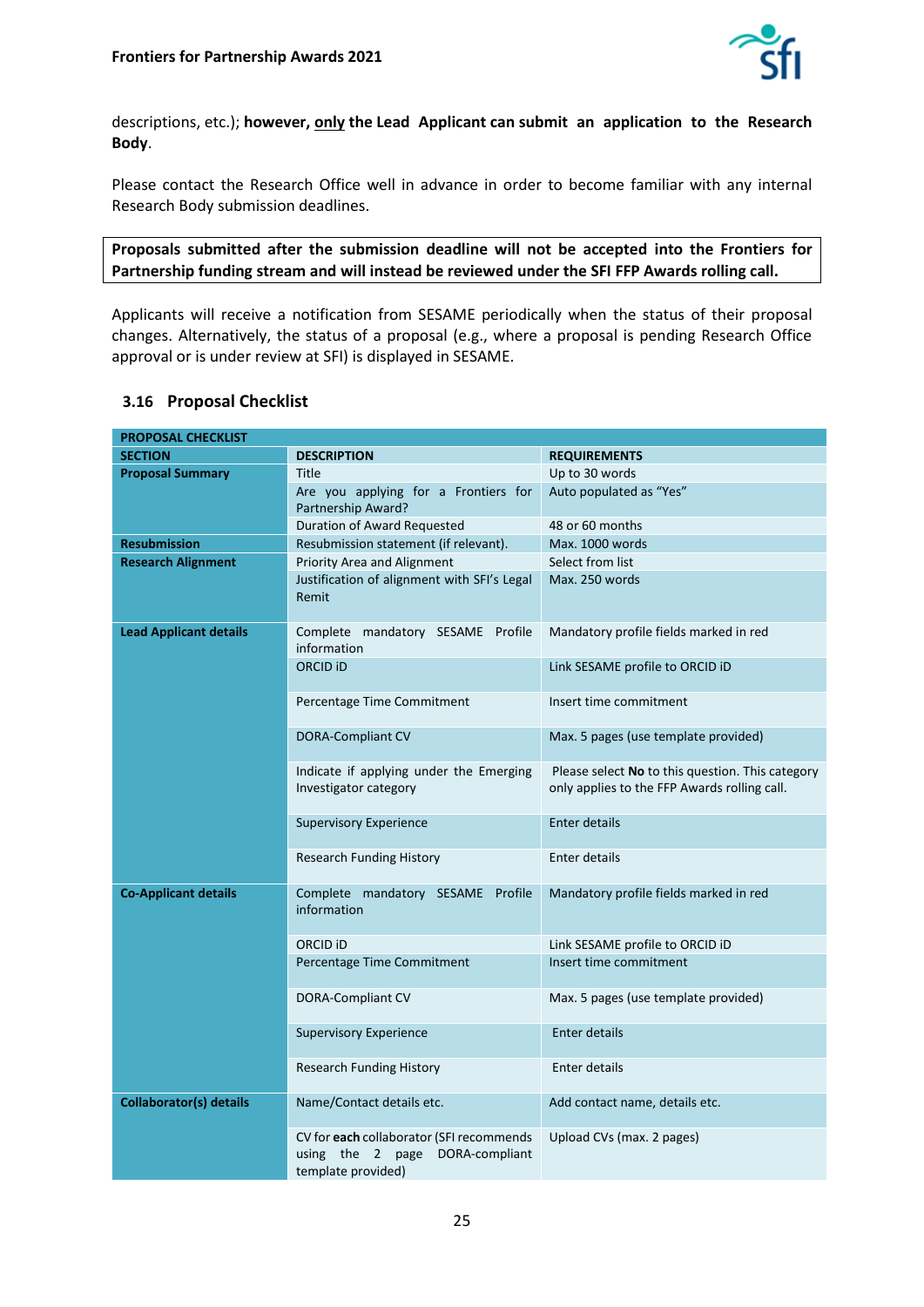

|                                                                        | Letters of support also required (see<br>section below)                                                                                              |                               |
|------------------------------------------------------------------------|------------------------------------------------------------------------------------------------------------------------------------------------------|-------------------------------|
| <b>Main Body of Proposal</b>                                           | Keywords                                                                                                                                             | Max. 15 words                 |
|                                                                        | <b>Scientific Abstract</b>                                                                                                                           | Max. 200 words                |
|                                                                        | Lay Abstract                                                                                                                                         | Max. 100 words                |
| <b>Ethical Issues</b>                                                  | Answer questions regarding ethical issues<br>(Use of Animals, Research involving<br>Human Participants, Biological Material or<br>Identifiable Data) | Select relevant answers       |
| <b>Sex &amp; Gender Dimension in</b><br>Research                       | Sex & Gender Dimension in Research<br>Statement                                                                                                      | Max. 1000 words               |
| <b>Programme Documents</b>                                             | Research Programme                                                                                                                                   | Max. 15 pages                 |
|                                                                        | References                                                                                                                                           | Max. 5 pages                  |
|                                                                        | <b>Impact Statement</b>                                                                                                                              | Max. 3 pages                  |
| <b>Budget</b>                                                          | Details of all relevant costs                                                                                                                        | <b>Budget Table in SESAME</b> |
|                                                                        | Upload the budget justification                                                                                                                      | Max. 3 pages                  |
| <b>Infrastructure and Services</b><br><b>Provided by Research Body</b> | <sub>of</sub><br>the<br>Description<br>infrastructure,<br>facilities, services and space provided by<br><b>Research Body</b>                         | Max. 1 page                   |
| Letter(s) of Support                                                   | Collaborators (Academic and industry)                                                                                                                | Max. 2 pages                  |
|                                                                        | Host Research Body of the Lead Applicant                                                                                                             | Max. 2 pages                  |
|                                                                        | Host Research Body of Co-Applicant(s) if<br>in a different Research Body                                                                             | Max. 2 pages                  |
|                                                                        | Mentor, if applicable                                                                                                                                | Max. 2 pages                  |
| <b>Excluded Reviewers</b>                                              | Up to three individuals may be excluded<br>from reviewing the proposal                                                                               |                               |

## <span id="page-25-0"></span>**4 Review Process**

SFI is a signatory to the San Francisco Declaration of Research Assessment (DORA).<sup>35</sup> As such, SFI is aligning its review and evaluation processes with DORA principles. To this end, all types of research output are recognised by SFI and we are committed to assessing the quality and impact of research through means other than journal impact factors. SFI has developed a DORA-compliant CV template to assist with compliance to DORA principles. Furthermore, in the spirit of supporting open research

<sup>35</sup> <https://sfdora.org/read/>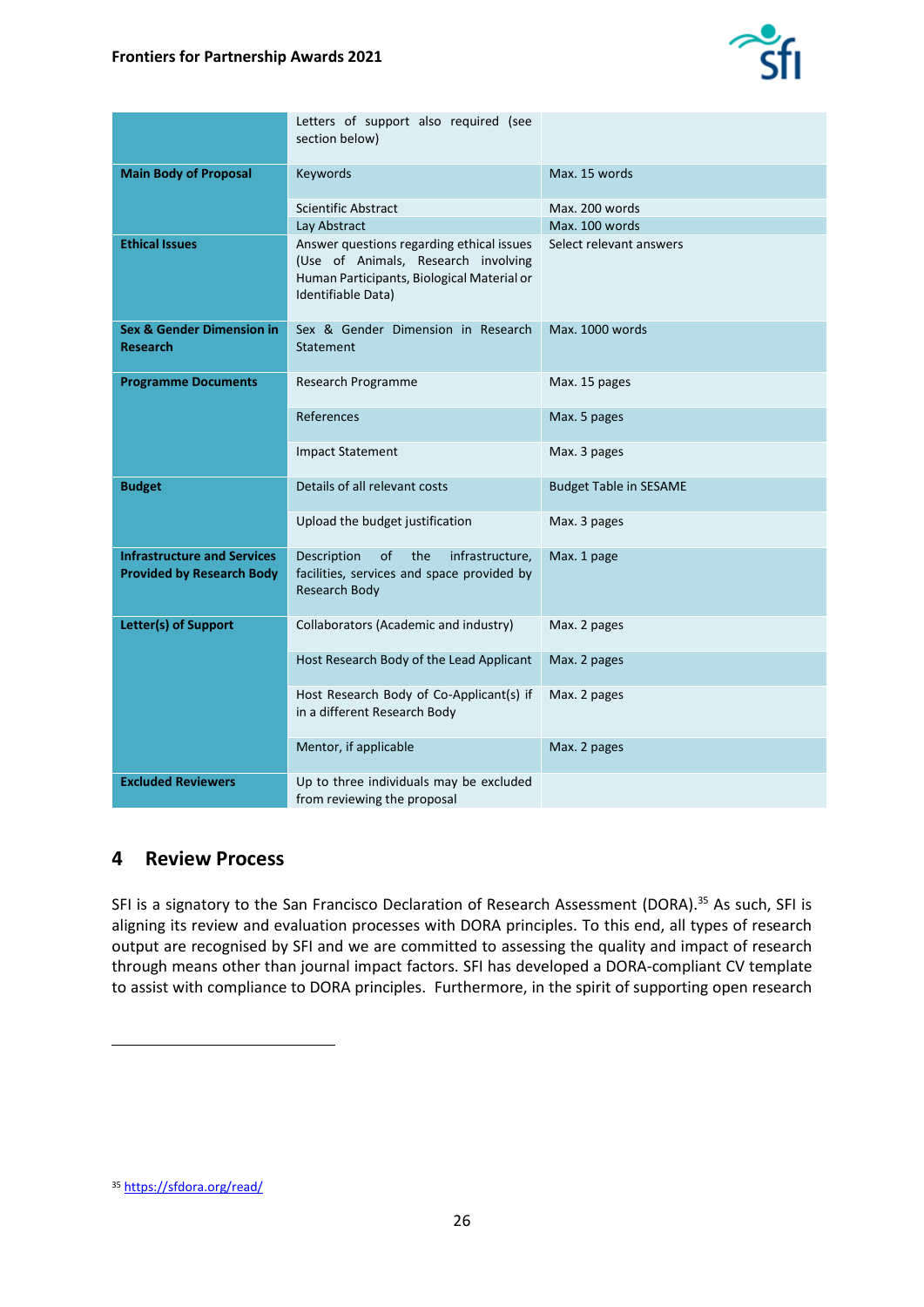

and as a signatory of Plan S,<sup>36</sup> SFI will positively consider where there is a commitment to making data and other types of research open and accessible.

All proposals will be assessed by international peer reviewers under the review criteria described below. These criteria will be applied at each stage of the review process.

• **Quality, significance and relevance of the applicant's and co-applicant's (if relevant) key achievements and research track record, commensurate with their career stage and research discipline, taking any periods of leave into account and considering the quality and relevance of the collaborators.** 

The following areas will be considered: 1) Generation of Knowledge, 2) Development of Individuals and Collaboration, 3) Supporting Broader Society & the Economy and, 4) Supporting the Research Community.<sup>37</sup>

• **Quality, significance, novelty, and strategic relevance of the research plan** Including importance, timeliness of the proposed research; quality of institutional support; communication and description of the research; comprehension of the current state of the art; value for money, the sex and gender dimension, etc.

#### • **Potential impact and value to Ireland**

Including appreciation of how research may be developed and exploited in the medium-tolong term; realistic and convincing evaluation of the benefits that will result from a successful project; areas and fields where impacts are likely to be made etc.

Reviewers engaged by SFI are required to abide by the SFI Reviewer Code of Conduct.<sup>38</sup> The submission of an application to SFI shall be construed as consent by the applicant(s) to participate in the peerreview process. SFI reserves the right to return applications without **review where they do not meet the eligibility criteria.** A schematic of the review process is provided below. Full details on the review process are provided in Appendix A.

<sup>36</sup> <https://www.coalition-s.org/>

<sup>&</sup>lt;sup>37</sup> Examples are provided in the Applicant CV template, which is available on the Programme webpage.

<sup>38</sup> <https://www.sfi.ie/funding/sfi-policies-and-guidance/review/>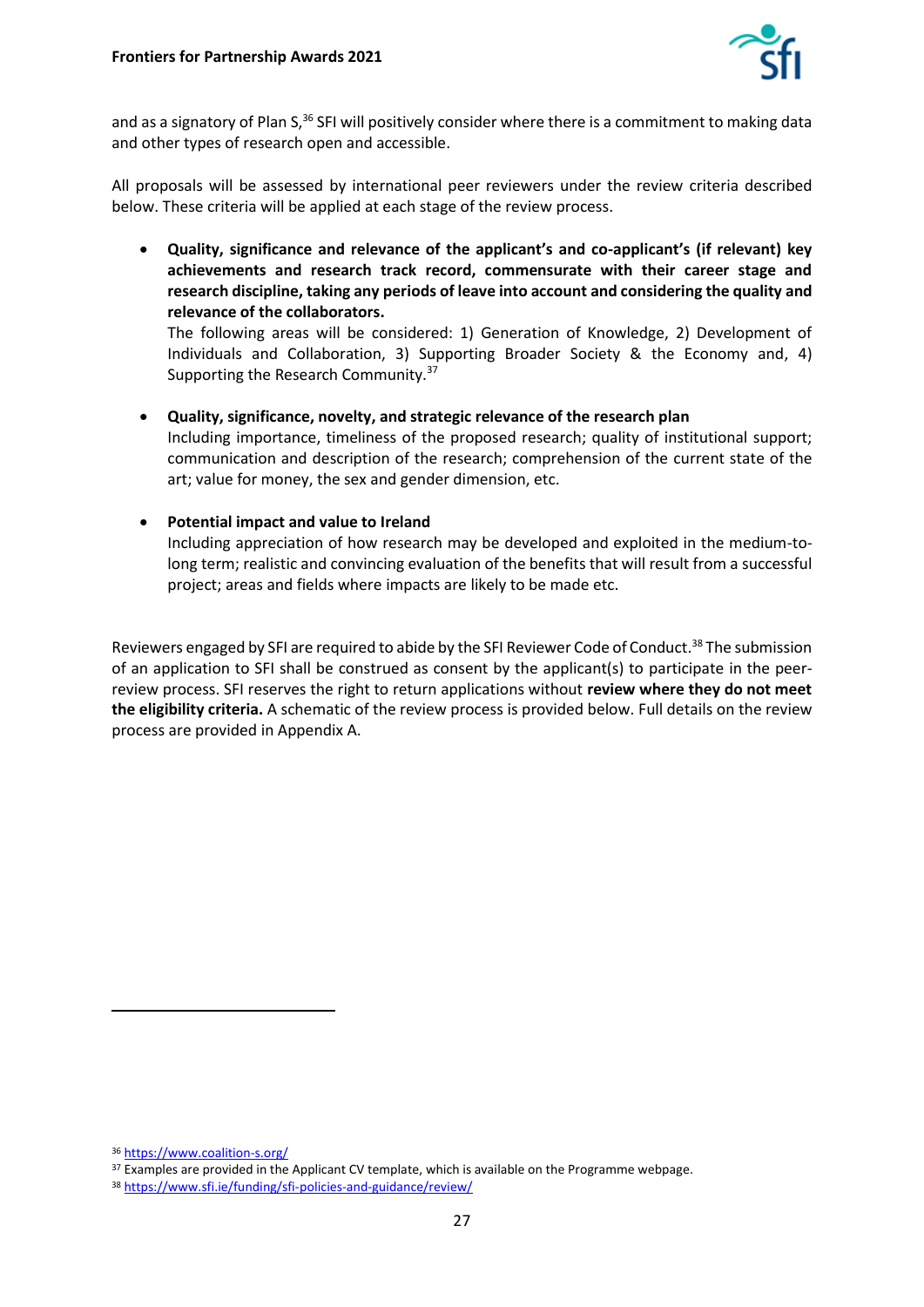

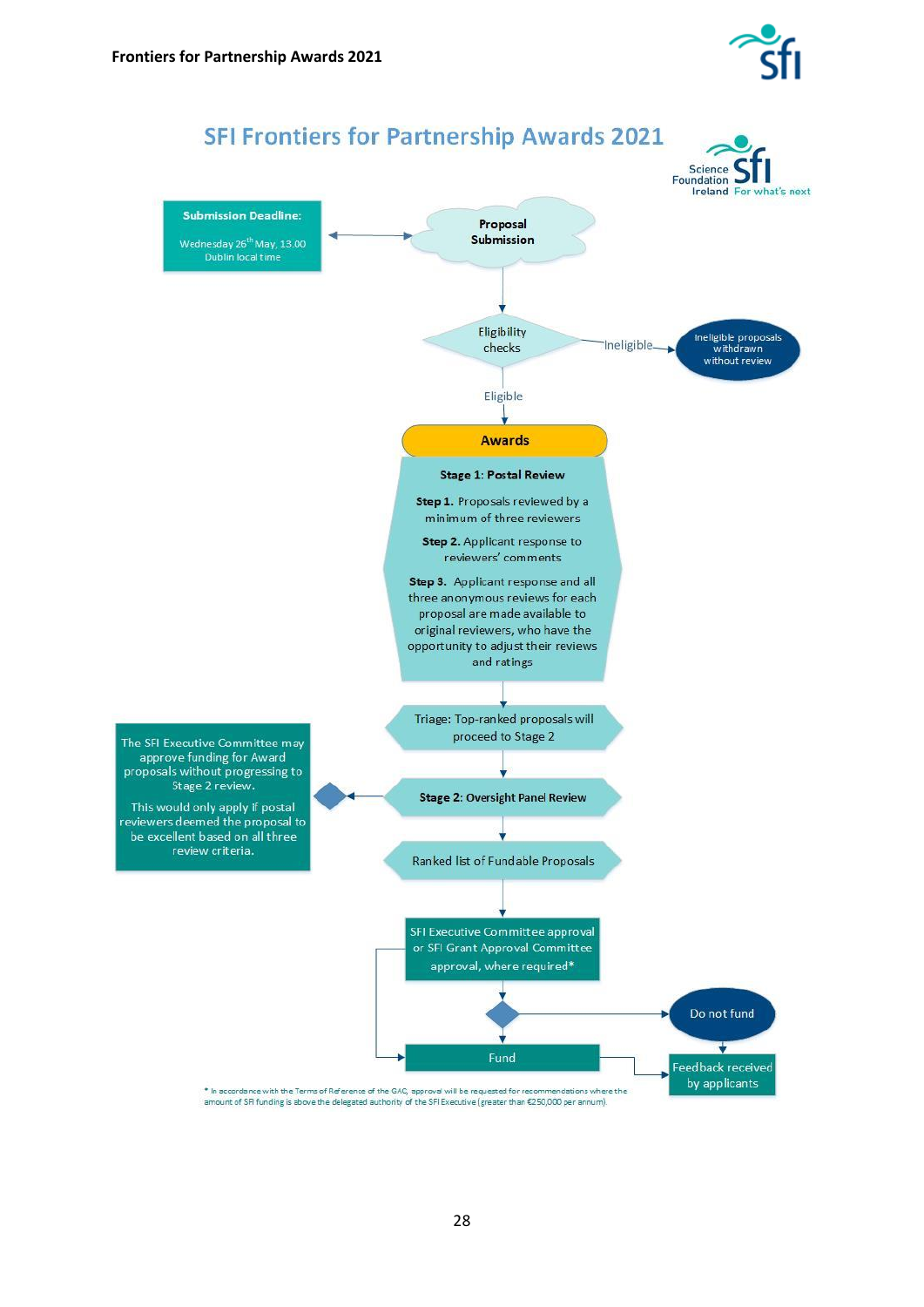

#### **Other Review Information**

The identity of international experts who conduct reviews shall remain confidential and will not be disclosed to the applicants. SFI shall not be liable for the release of information concerning proposals to third parties by those international peer reviewers involved in the merit review process.

SFI reserves the right to modify the review process. Applicants will be notified of any relevant modification to the review procedure. The final funding decisions are at the sole and exclusive discretion of SFI.

Pre-award site visits, conducted by SFI staff, to examine infrastructure may take place, where appropriate. The performance of applicants on previous SFI grants, as determined through site visits and/or annual reports, will be taken into consideration in the decision-making process. **The final funding decisions are at the sole and exclusive discretion of SFI**.

Please note that successful applicants will be required to submit a **Data Management Plan** (see Section 6 for further guidance) along with a description of how they plan to disseminate their research and ensure that the outputs of this research programme are openly available. This must be submitted on or before the due date of the year 1 annual report.

# <span id="page-28-0"></span>**5 Award Management**

Details on post-award management of FFP Awards, including those within the Frontiers for Partnership call are detailed in Section 5 of the SFI FFP call document.

# <span id="page-28-1"></span>**6 SFI's Policies and Positions**

In addition to complying with SFI's Grant General Terms and Conditions, applicants are expected to be familiar and consult with SFI policies/positions and national policies where relevant. Please note that the following is a non-exclusive list, some of which may not apply to this particular programme (noted with an \*). Applicants must also be aware that SFI policies are reviewed and updated from time to time.

*Clinical Trials*

Research programmes that include clinical trials as part of the study (see Section X.Y) must adhere to the **SFI Clinical Trial and Clinical Investigation Policy**<sup>39</sup>, as well as with the requirements set out by the Health Products Regulatory Authority (HPRA).

*Animal Usage*

Applicants intending to use animals in their research projects are obliged to comply with the **SFI Use of Animals in Research Policy**<sup>40</sup> and should also ensure that their studies are in line with the HRPA's position on the use of animals in research.

<sup>39</sup> <https://www.sfi.ie/funding/sfi-policies-and-guidance/ethical-and-scientific-issues/>

<sup>40</sup> [http://www.sfi.ie/resources/SFI-Policy-on-the-Use-of-Animals-in-Research\\_June\\_2016.pdf](http://www.sfi.ie/resources/SFI-Policy-on-the-Use-of-Animals-in-Research_June_2016.pdf)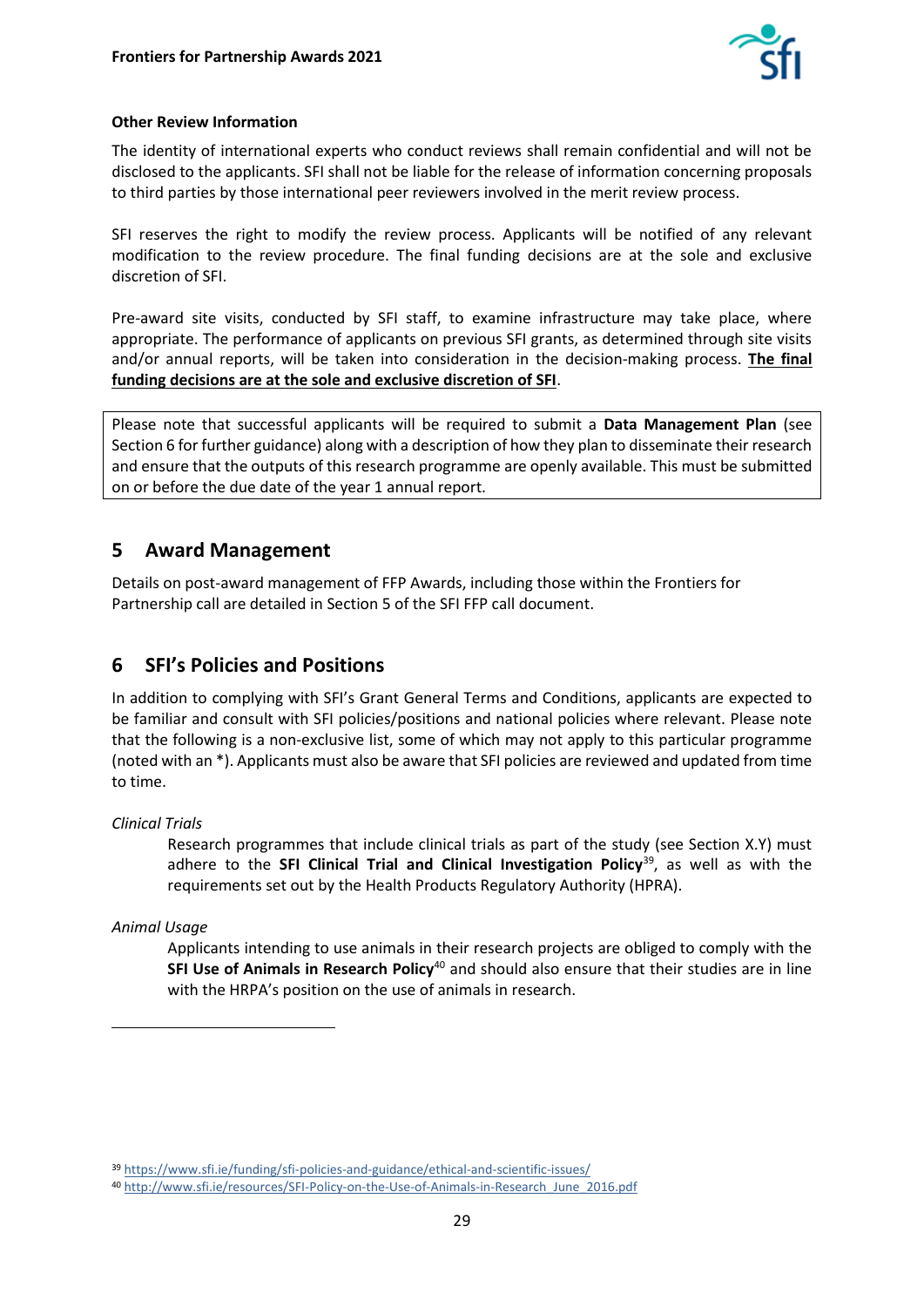

#### *Research Integrity*

SFI places paramount importance on ensuring that the highest standards of research integrity underpin all aspects of the research that it supports. To this end, SFI endorses the **National**  Policy Statement on Ensuring Research Integrity in Ireland;<sup>41</sup> that is, all institutions and SFI award holders are expected to abide by this policy statement and the **European Code of Conduct for Research Integrity**. 42

#### *Doctoral Education*

For postgraduate students funded by SFI, the host Research Body is expected to adopt the principles, standards and good practice for doctoral education as described in the **National Framework for Doctoral Education (2015)**, <sup>43</sup> which SFI has endorsed.

#### *Intellectual Property Management*

Intellectual Property (IP) should be managed according to the policies set out in the Government publication: **Ireland's National IP Protocol 2019** and must comply with State aid Regulations. <sup>44</sup> The IP arrangements are the responsibility of the Research Body and shall reflect the collaborative nature of the project and the level of cash and in-kind commitment made by the Industry Partner.

#### *Gender Strategy*

Research should fully consider potential biological sex and socio-cultural gender dimensions as key analytical and explanatory variables. As articulated in the **SFI Gender Strategy (Strand 3: Integrating Gender in Research and Innovation)**<sup>45</sup>, applicants are advised to demonstrate that they have considered any potential sex/gender aspects in their proposed research programme.

In the SFI Strategy 2025 Shaping Our Future<sup>46</sup> targets for 35% of SFI's funded leadership positions (PIs & Co-PIs) to be women and for research teams to be composed of at least 40% of the underrepresented genders by 2025 are set. As such, applicants should consider how these targets can be achieved at all levels of the research team.

#### *Maternity Supplement*

SFI is committed to removing and mitigating any existing or perceived factors that may limit the participation of women in Science, Technology, Engineering and Mathematics (STEM) careers. SFI invites its award holders to apply for a supplemental discretionary allowance to support their SFI funded award when either an SFI Awardee or a team member, including PhD students funded on an SFI award takes a period of maternity or adoptive leave.<sup>47</sup>

<sup>41</sup> [https://www.iua.ie/wp-content/uploads/2019/08/IUA\\_Research\\_Integrity\\_in\\_Ireland\\_Report\\_2019.pdf](https://www.iua.ie/wp-content/uploads/2019/08/IUA_Research_Integrity_in_Ireland_Report_2019.pdf)

<sup>42</sup> <https://allea.org/code-of-conduct/>

<sup>43</sup> [http://hea.ie/assets/uploads/2017/04/national\\_framework\\_for\\_doctoral\\_education\\_0.pdf](http://hea.ie/assets/uploads/2017/04/national_framework_for_doctoral_education_0.pdf)

<sup>44</sup> <http://www.sfi.ie/funding/sfi-policies-and-guidance/national-policies-sfi-positions/>

<sup>45</sup> <https://www.sfi.ie/research-news/publications/SFI-Gender-Strategy-2016-2020.pdf>

<sup>46</sup> <https://www.sfi.ie/strategy/SFI-Strategy-2025-Shaping-Our-Future.pdf>

<sup>47</sup> <https://www.sfi.ie/funding/sfi-policies-and-guidance/gender/>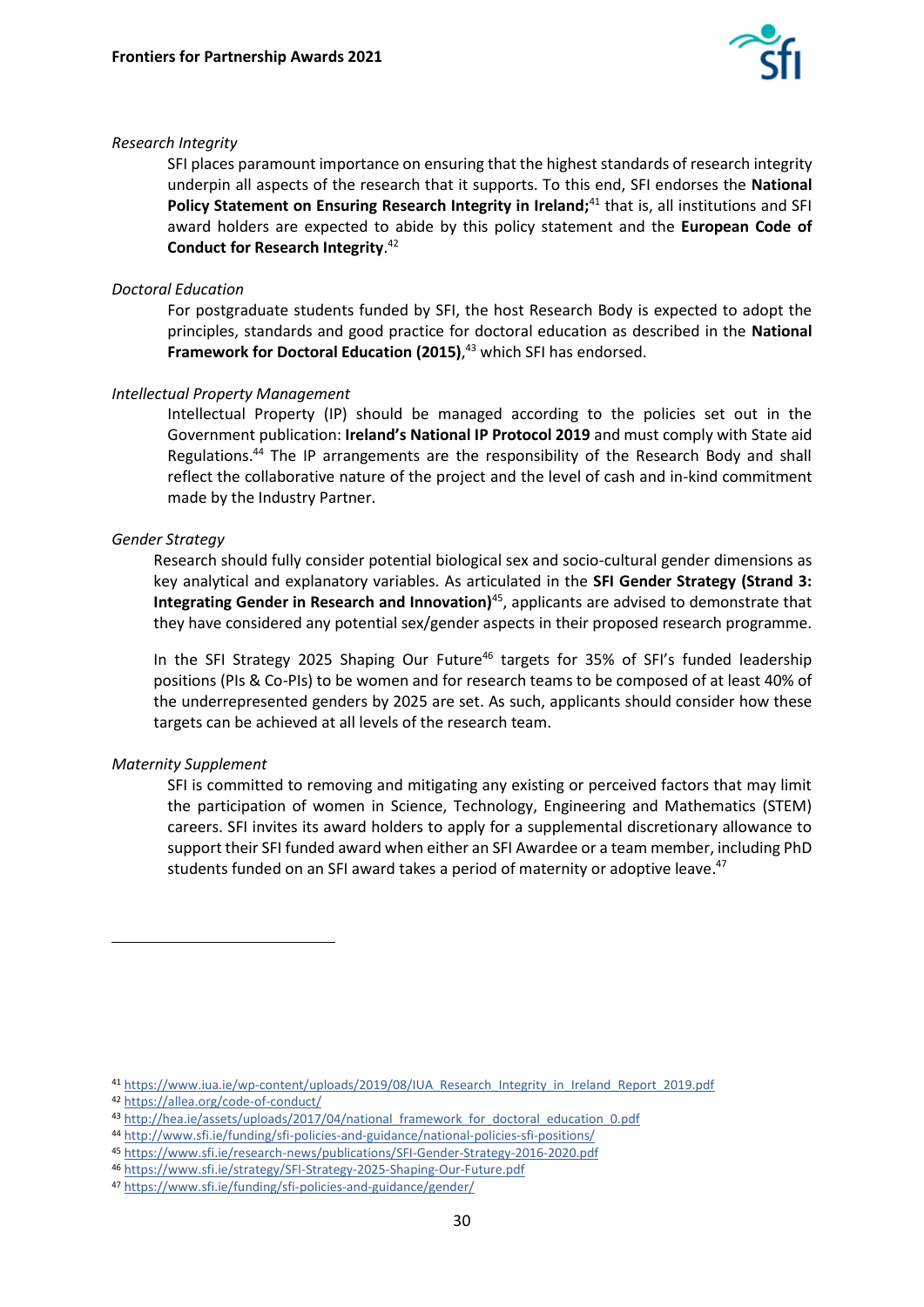

#### *Appeals Process*

This policy establishes procedures and responsibilities for the appeal of the declination of a proposal by SFI.<sup>48</sup>

#### *State aid*

All SFI funding granted under this call will be subject to, and must be compliant with, State aid law. As such, proposals must be designed to ensure that any funding received from SFI does not, directly or indirectly, give rise to the granting of State aid. Potential applicants are referred to the guidance provided by the European Commission in Section 2 of its **2014 Framework for State aid for research and development and innovation (2014/C 198/01)**<sup>49</sup> and that which has been developed by Knowledge Transfer Ireland.<sup>50</sup> If in any doubt as to the interpretation or application of this guidance, potential applicants are advised to seek independent legal advice.

#### *Child Protection*

Where relevant, applicants and Research Bodies are required to comply with the provisions of the **Children First Act 2015**, <sup>51</sup> and the **National Guidance for the Protection and Welfare**  of Children 2017.<sup>52</sup> It is the responsibility of the Research Body to ensure that they are compliant with all applicable law.

#### *Data Protection Policy*

**The General Data Protection Regulation**<sup>53</sup> is a legal framework that sets out guidelines for the collection and processing of personal information of individuals within the European Union. Applicants are advised that they must be compliant with this regulation if they collect or process personal data.

SFI may collect, use and disclose personal data provided in the application and/or otherwise obtained under, or in connection with, the application for processing the submission, for the performance of its statutory powers and functions, and for the general activities of SFI. Further details regarding SFI's collection, use and disclosure of personal data, and the rights of individuals with respect to any personal data held by SFI, are available in the **SFI Privacy Statement.**<sup>54</sup>

During peer-review procedures, information may be sent to external experts in countries outside of the European Economic Area, including countries that are not recognised by the European Commission as having adequate data protection laws. By submitting an application to SFI, the Research Body and members of the Research Team are agreeing that they consent to the processing and transfer of personal information in this way.

[Considerations-in-Research-Development-and-Innovation-for-RPOs-and-Industry.pdf](https://www.knowledgetransferireland.com/Model-Agreements/Practical-Guides/Practical-Guide-to-State-Aid-Considerations-in-Research-Development-and-Innovation-for-RPOs-and-Industry.pdf)

<sup>48</sup> <http://www.sfi.ie/funding/sfi-policies-and-guidance/review/>

<sup>49</sup> [http://eur-lex.europa.eu/legal-content/EN/TXT/PDF/?uri=CELEX:52014XC0627\(01\)&from=EN](http://eur-lex.europa.eu/legal-content/EN/TXT/PDF/?uri=CELEX:52014XC0627(01)&from=EN)

<sup>50</sup> [https://www.knowledgetransferireland.com/Model-Agreements/Practical-Guides/Practical-Guide-to-State-Aid-](https://www.knowledgetransferireland.com/Model-Agreements/Practical-Guides/Practical-Guide-to-State-Aid-Considerations-in-Research-Development-and-Innovation-for-RPOs-and-Industry.pdf)

<sup>51</sup> <http://www.irishstatutebook.ie/eli/2015/act/36/enacted/en/pdf>

<sup>52</sup> [http://www.tusla.ie/uploads/content/Children\\_First\\_National\\_Guidance\\_2017.pdf](http://www.tusla.ie/uploads/content/Children_First_National_Guidance_2017.pdf)

<sup>53</sup> <https://www.dataprotection.ie/docs/GDPR/1623.htm>

<sup>54</sup> <http://www.sfi.ie/privacy/>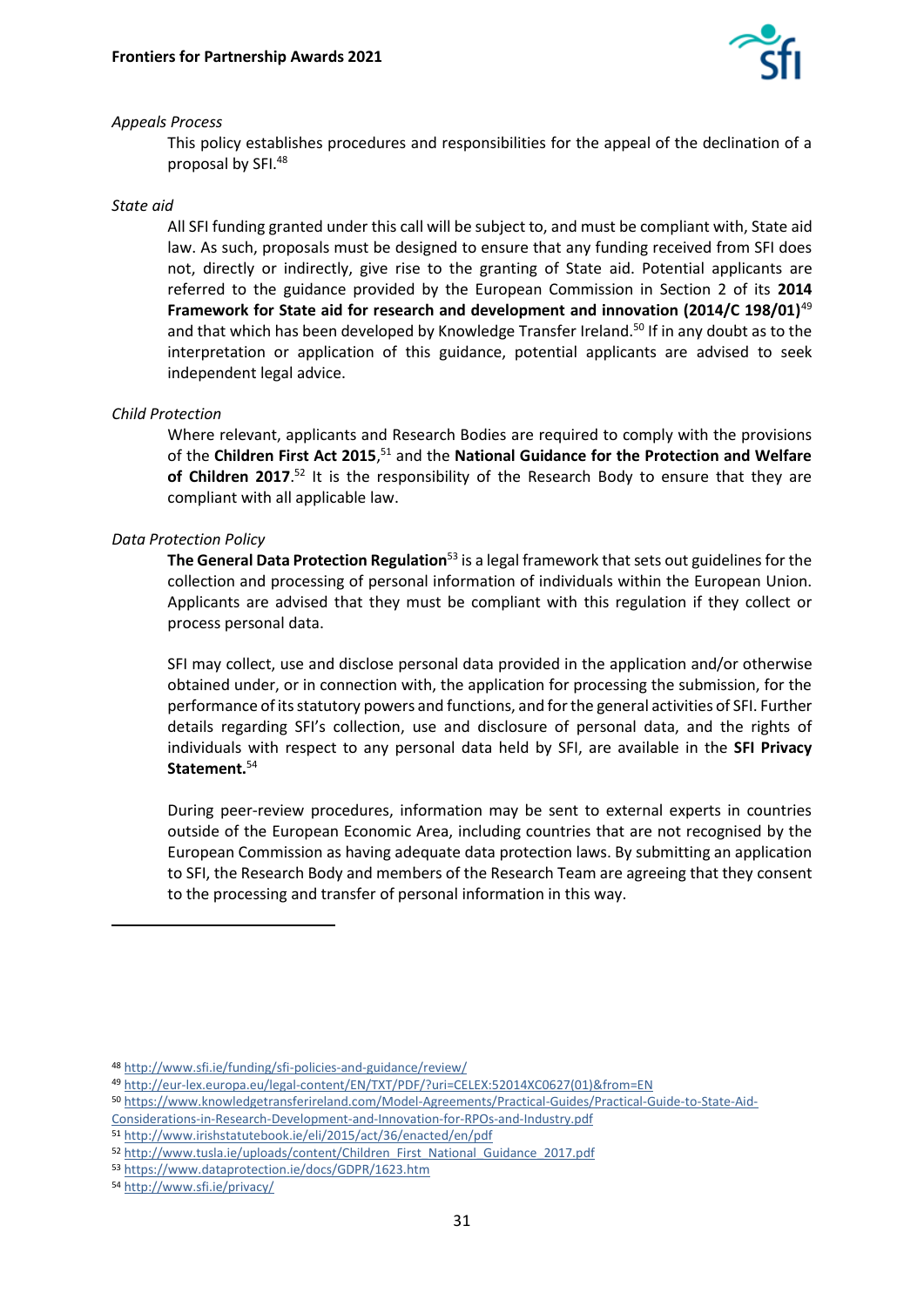

During the application process or at any time thereafter, SFI may contact the Research Body, the Principal Investigator, or any member of the Research Team with regard to funding opportunities, activities or events organised by SFI or other relevant bodies, or for the purposes of monitoring and evaluation (including, but not limited to, the collection of scientific data or data relating to the application process). SFI may choose to authorise a third party to contact the Research Body, the Principal Investigator or any member of the Research Team on its behalf.

#### *Conflict of Interest*

SFI recognises that applicants may have a prior relationship with an industry partner engaged in an application for funding to SFI (e.g., industry consultancy role, founder of an academic spin-out company) which may be perceived as a conflict of interest. Where a potential conflict of interest exists, SFI requires that it is disclosed by the applicant to SFI and their Research Body and that any such situations are managed by the Research Body in accordance with the principles and mandates laid out in **Ireland's National IP Protocol 2019**. 55

#### *Open access*

In line with the principles espoused by Plan  $S^{56}$  and those of the National Framework on the Transition to an Open Research Environment<sup>57</sup> SFI is committed to ensuring that all publicly funded research articles are openly available. Where a research publication arises in whole or in part from SFI funded research (i.e. where one or other of the researchers concerned receives SFI funds in support of their endeavours), **SFI's Open Access policy**<sup>58</sup> should be adhered to. SFI monitors compliance with this policy through scientific and financial reporting, financial audits and its Annual Stocktake of Research Outputs.

#### *Data Management*

Good data governance and stewardship are key components of good research practice. Science Foundation Ireland is part of an initiative for the voluntary international alignment of research data management policies.<sup>59</sup> Applicants may find it helpful to consult with this and Science Europe's framework for discipline-specific research data management if preparing a data management plan as part of their application for funding to SFI.<sup>60</sup> Applicants should review individual programme funding call requirements regarding data management plans and timelines as to when they are required to be submitted.

**Current SFI policies and positions will be reviewed on a regular basis; applicants are advised to consult the policy information in advance of submission of a proposal.**

<sup>55</sup> <http://www.sfi.ie/funding/sfi-policies-and-guidance/national-policies-sfi-positions/>

<sup>56</sup> <https://www.coalition-s.org/principles-and-implementation/>

<sup>57</sup> <http://norf-ireland.net/>

<sup>58</sup> <https://www.sfi.ie/funding/sfi-policies-and-guidance/open-research/SFIs-Open-Access-Policy-2019-Updated.pdf>

<sup>59</sup> [https://www.scienceeurope.org/our-resources/practical-guide-to-the-international-alignment-of-research-data](https://www.scienceeurope.org/our-resources/practical-guide-to-the-international-alignment-of-research-data-management/)[management/](https://www.scienceeurope.org/our-resources/practical-guide-to-the-international-alignment-of-research-data-management/)

<sup>60</sup> [https://www.scienceeurope.org/our-resources/guidance-document-presenting-a-framework-for-discipline-specific](https://www.scienceeurope.org/our-resources/guidance-document-presenting-a-framework-for-discipline-specific-research-data-management/)[research-data-management/](https://www.scienceeurope.org/our-resources/guidance-document-presenting-a-framework-for-discipline-specific-research-data-management/)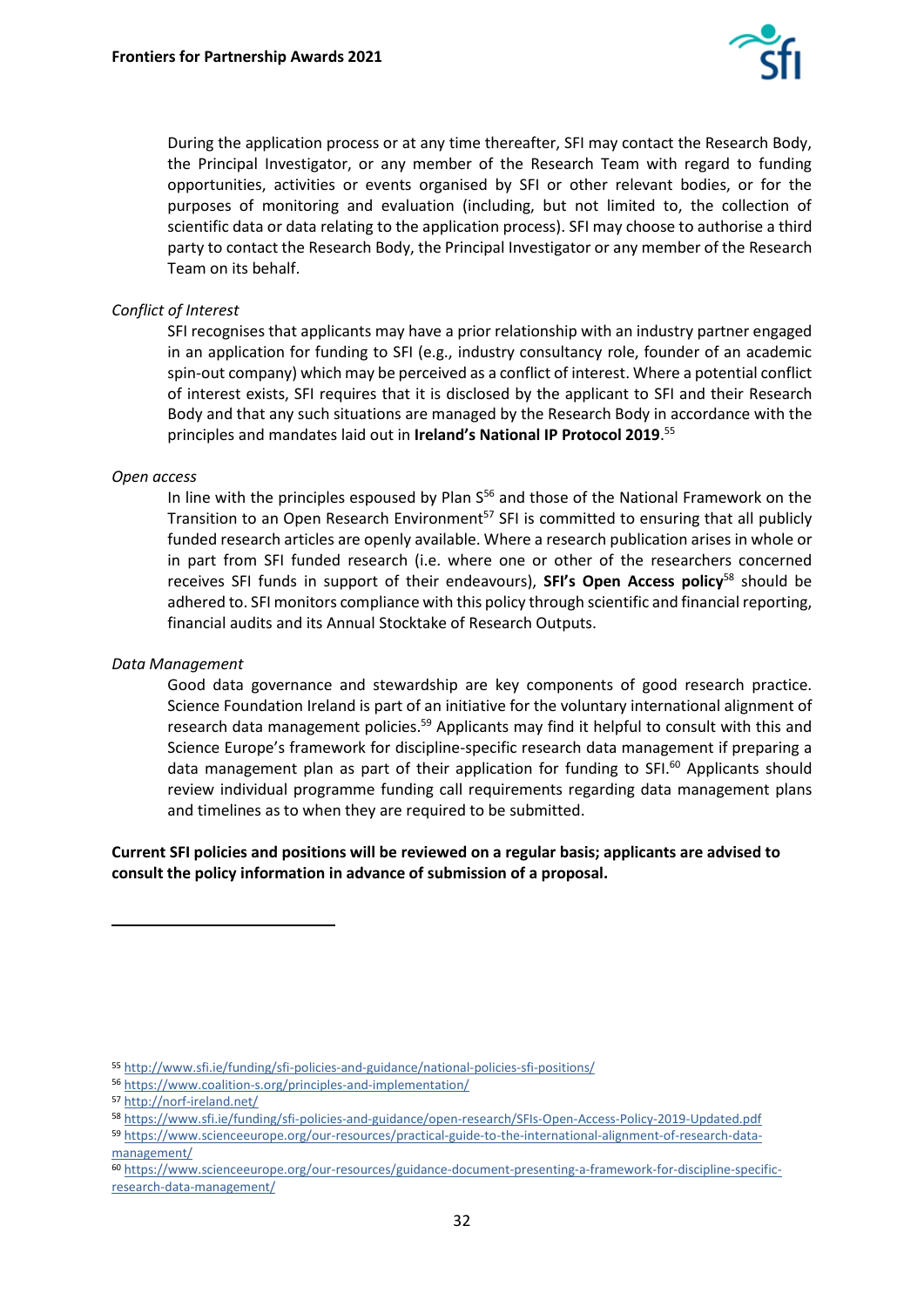

# <span id="page-32-0"></span>**7 Further Information**

All information related to the SFI Frontiers for the Future Programme is available on the programme webpage: <http://www.sfi.ie/funding/funding-calls/frontiers-for-the-future/>

Information specific to the SFI Frontiers for Partnership programme can be found at this link: <http://www.sfi.ie/funding/funding-calls/frontiers-for-partnership/>

For all additional queries please contact: [FFP@sfi.ie](mailto:FFP@SFI.ie)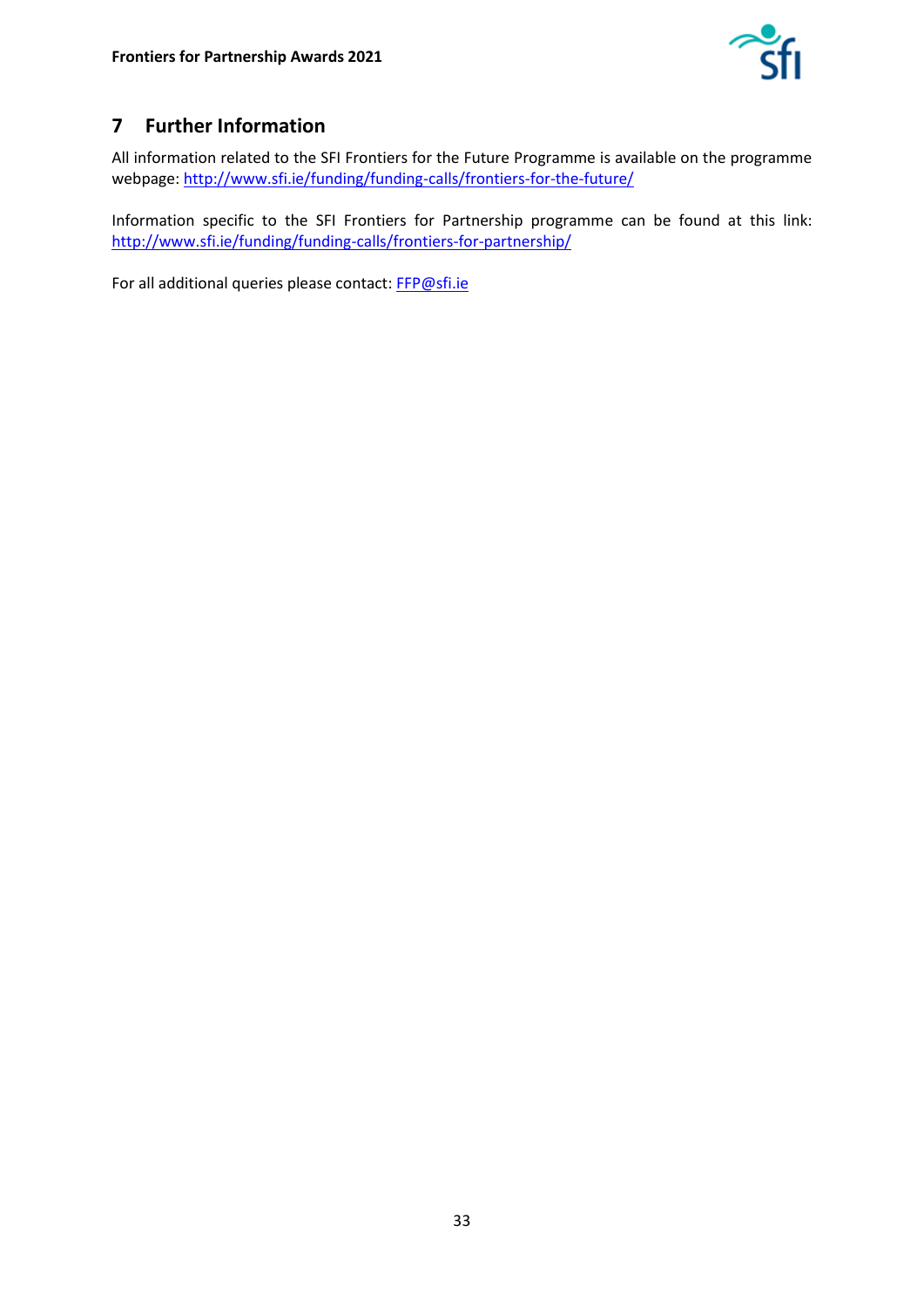

# <span id="page-33-0"></span>**Appendix A: SFI Frontiers for Partnership Review Process**

The review criteria detailed in Section 4 will be applied at all stages of the review process. In addition, a weighting and scoring system will be applied.

#### **Score Weighting System:**

| <b>Review Criteria</b>             | <b>Review</b><br><b>Weighting</b> |
|------------------------------------|-----------------------------------|
| <b>Applicants</b>                  | 30%                               |
| <b>Research</b><br><b>Proposal</b> | 40%                               |
| <b>Impact</b>                      | 30%                               |
| <b>Total</b>                       | 100%                              |

Weighted scores will be rounded to the nearest half point.<sup>61</sup> When ranking applications, in the event of applications receiving the same final score, SFI will give priority in the review process to applications from female lead applicants. Further ties will be decided based on the quality of the proposed research. If additional tiebreakers are required, SFI will inform applicants what these tiebreakers are.

#### **SFI Frontiers for Partnership Review Process**

All proposals submitted to the SFI Frontiers for Partnership will be assessed for eligibility and proposals meeting the eligibility requirements will be reviewed as outlined below.

#### **Stage 1: Review**

**Step 1.** All proposals will be forwarded to a minimum of three distinguished international peer reviewers for written evaluation and rating under the review criteria outlined below. A copy of the review form is provided in the table below.

• SFI Frontiers for Partnership Awards will be evaluated by expert international **'postal reviewers'**, where the reviewers are selected based on the alignment of his/her expertise with the content of the proposal; a postal reviewer is asked to review one proposal only;

| <b>Review Type</b>      | <b>SFI Frontiers for Partnership Awards (postal review)</b>                                                                                                                                                                                                                                                                                                                                                              |
|-------------------------|--------------------------------------------------------------------------------------------------------------------------------------------------------------------------------------------------------------------------------------------------------------------------------------------------------------------------------------------------------------------------------------------------------------------------|
| <b>Review Questions</b> | <b>Question pertaining to Applicant(s)</b><br>SFI is a signatory of the San Francisco Declaration of Research Assessment (DORA) <sup>62</sup> . As<br>such, SFI is aligning its review and evaluation processes with DORA principles. To this<br>end, all types of research output are recognised by SFI and we are committed to<br>assessing the quality and impact of research through means other than journal impact |

<sup>&</sup>lt;sup>61</sup> SFI reserves the right to adjust this rounding based on the number of applications received. Applicants will be made aware of any changes to the review process.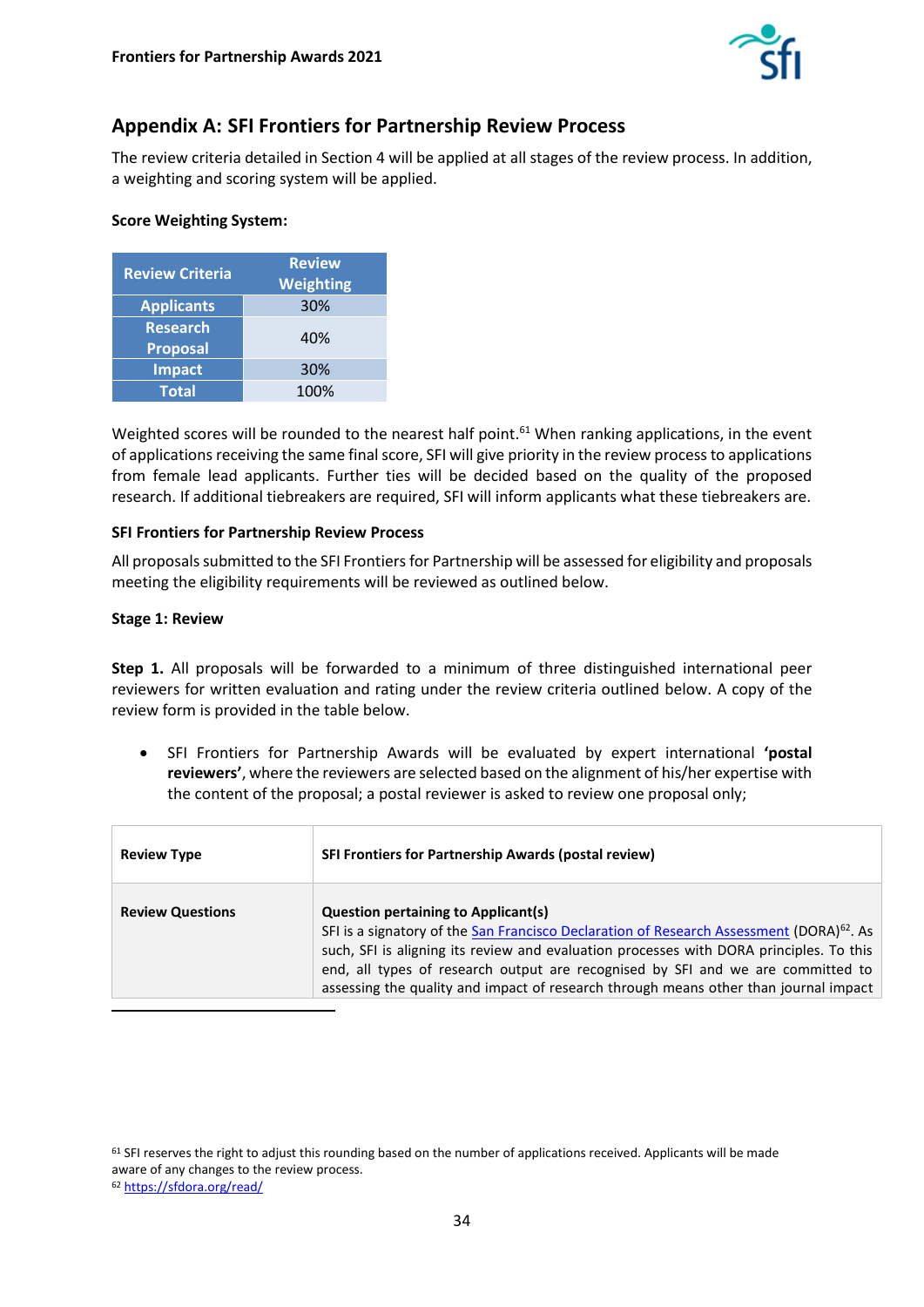

| factors. Furthermore, in the spirit of supporting open research and as a signatory of Plan<br>S, <sup>63</sup> SFI will positively consider where there is a commitment to making data and other<br>types of research open and accessible. Please take these positions into account during<br>your assessment of the DORA-compliant CV(s) submitted by the applicant(s).                                           |
|--------------------------------------------------------------------------------------------------------------------------------------------------------------------------------------------------------------------------------------------------------------------------------------------------------------------------------------------------------------------------------------------------------------------|
| Please comment on the quality, significance and relevance of the applicant's and co-<br>applicant's (if relevant) key achievements and research track record as demonstrated<br>in the CV(s), commensurate with their career stage and research discipline, taking any<br>periods of leave into account. Please include in your review comments how the<br>applicant(s) has addressed each of the following areas: |
| 1) Generation of Knowledge,<br>Development of Individuals and Collaborations,<br>2)<br>3) Supporting Broader Society & the Economy and,<br>4) Supporting the Research Community.                                                                                                                                                                                                                                   |
| With your review, please also consider whether the expertise and experience of the<br>lead applicant, co-applicant(s), mentor and collaborator(s), if relevant, are appropriate<br>given their proposed contribution to the research programme.                                                                                                                                                                    |
| There are two stages to the scoring of the applicant(s):                                                                                                                                                                                                                                                                                                                                                           |
| First, please score the quality, significance and relevance of the applicant's and co-<br>applicant's (if relevant) key achievements and research track record with regard to the<br>individual categories in the CV(s):<br>1) Generation of Knowledge,                                                                                                                                                            |
| 2) Development of Individuals and Collaborations,                                                                                                                                                                                                                                                                                                                                                                  |
| 3) Supporting Broader Society & the Economy,                                                                                                                                                                                                                                                                                                                                                                       |
| 4) Supporting the Research Community. Half scores are permitted.                                                                                                                                                                                                                                                                                                                                                   |
| $1 =$ Applicant(s) not internationally competitive for this category<br>$\bullet$<br>2 = Applicant(s) track record has considerable weaknesses for this category<br>3 = Applicant(s) track record lacking in one or two critical aspects for this<br>category                                                                                                                                                      |
| 4 = High-quality applicant(s) in nearly all respects for this category<br>$5 =$ Outstanding applicant(s) for this category                                                                                                                                                                                                                                                                                         |
| Second, taking into account the four categories referred to above, please use your<br>judgement to provide one overall score based on the quality, significance and<br>relevance of the lead applicant's and co-applicant's (if relevant) key achievements and<br>research track record, commensurate with their career stage and research discipline,                                                             |
| taking any periods of leave into account. Please consider the quality and relevance of<br>the collaborators and/or mentor, if relevant. This score will be the final score used to<br>assess the applicant(s). Half scores are permitted.                                                                                                                                                                          |
| $1 =$ Applicant(s) not internationally competitive                                                                                                                                                                                                                                                                                                                                                                 |
| 2 = Applicant(s) track record has considerable weaknesses                                                                                                                                                                                                                                                                                                                                                          |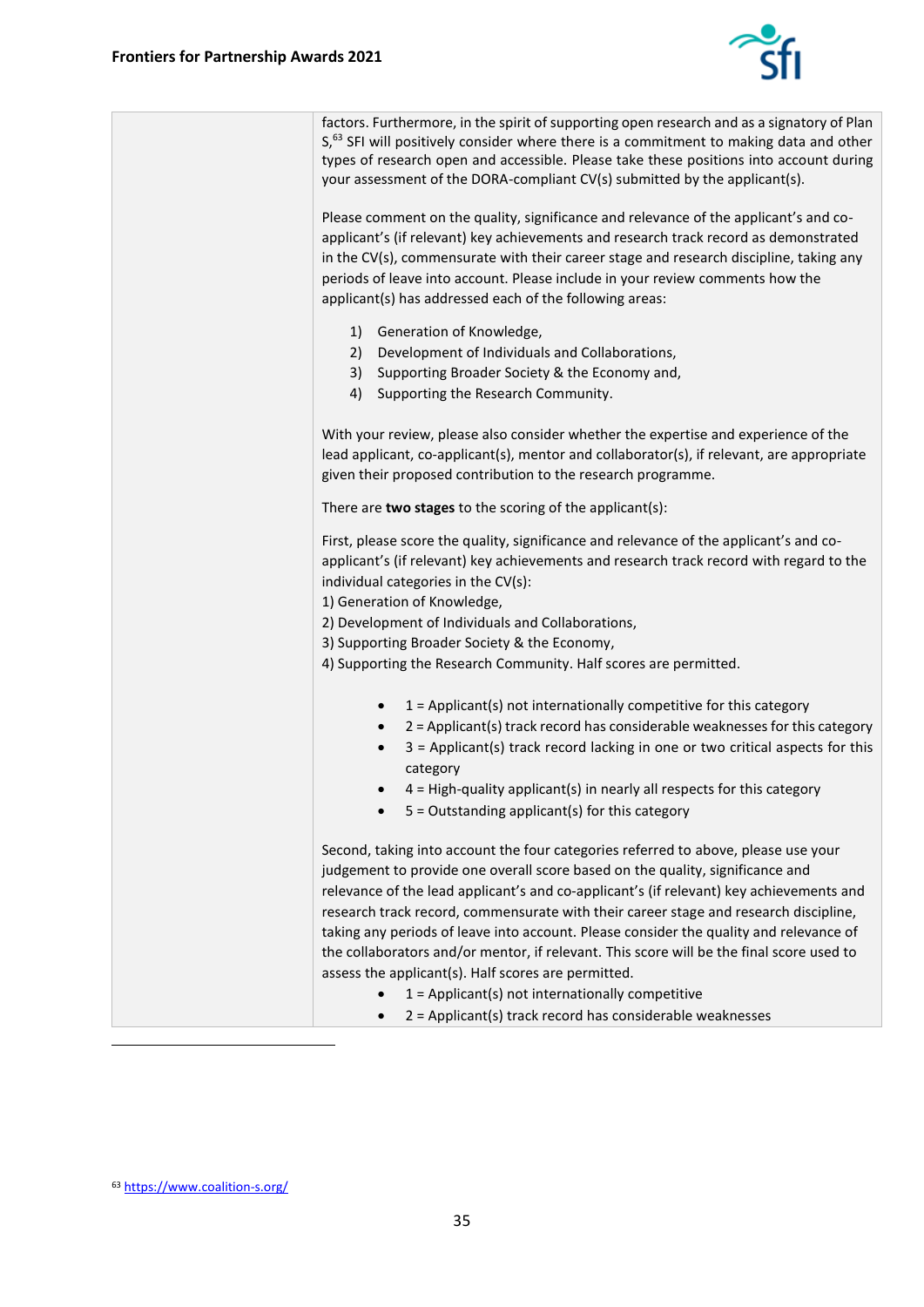

÷

| 3 = Applicant(s) track record lacking in one or two critical aspects<br>$\bullet$            |
|----------------------------------------------------------------------------------------------|
| $4 =$ High-quality applicant(s) in nearly all respects                                       |
| $5 =$ Outstanding applicant(s)                                                               |
|                                                                                              |
|                                                                                              |
| <b>Question pertaining to Research Plan</b>                                                  |
| Please comment on the quality, significance, novelty, and strategic relevance of the         |
| research plan. In your assessment, please consider points such as: importance,               |
| timeliness of the proposed research; quality of institutional support; communication and     |
| description of the research; comprehension of the current state of the art; value for        |
| money, the Sex and Gender dimension, etc.                                                    |
|                                                                                              |
| Sex and Gender Dimension in Research                                                         |
| This section should not include information on gender equality, diversity and inclusion      |
| in the research team/environment.                                                            |
| Has the applicant adequately addressed the sex and/or gender dimension/s in<br>$\bullet$     |
| their proposal? Yes/No                                                                       |
|                                                                                              |
| If the applicant has not included a sex and/or gender dimension/s in their<br>$\bullet$      |
| research proposal, are you satisfied that they have justified this position                  |
| sufficiently? If not, please explain.                                                        |
| If the applicant has included a sex and/or gender dimension/s in their<br>$\bullet$          |
| research proposal, is the design/analysis described sufficiently rigorously to               |
| test for differences between the sexes and/or genders? If not, please explain.               |
| If the applicant is only studying one biological sex and/or gender, has the<br>$\bullet$     |
| applicant provided sufficient justification with reference to the scientific                 |
| literature, preliminary data, or other relevant consideration in their                       |
| proposal?                                                                                    |
|                                                                                              |
| Please rate the quality, significance, novelty, and strategic relevance of the research      |
| plan, including the Sex and Gender Statement aspects (half scores are permitted)             |
| 1 Research proposed is not worthy of funding<br>$\bullet$                                    |
|                                                                                              |
| 2 Research proposed has serious deficiencies<br>$\bullet$                                    |
| 3 Research proposed is lacking in one or more critical aspects; key issues need<br>$\bullet$ |
| to be addressed                                                                              |
| 4 High-quality research programme in most respects<br>٠                                      |
| 5 Outstanding research programme in all respects<br>$\bullet$                                |
|                                                                                              |
| <b>Question pertaining to Impact</b>                                                         |
| Please review the Impact Statement prepared by the applicant(s) and comment on the           |
| applicant's ability to demonstrate the potential impact and value to Ireland. In your        |
| assessment, please consider points such as: Appreciation of how research may be              |
| developed and exploited in the medium-to-long term; realistic and convincing                 |
| evaluation of the benefits that will result from a successful research programme; areas      |
| and fields where impacts are likely to be made.                                              |
|                                                                                              |
| Please rate the applicant's ability to demonstrate the potential impact and value to         |
| Ireland (half scores are permitted)                                                          |
| 1 Very low impact potential<br>$\bullet$                                                     |
|                                                                                              |
| 2 Low impact potential<br>$\bullet$                                                          |
| 3 Good impact potential<br>$\bullet$                                                         |
| 4 High impact potential<br>$\bullet$                                                         |
| 5 Outstanding impact potential<br>$\bullet$                                                  |
|                                                                                              |
| <b>Question pertaining to Budget, Team &amp; Project/Award Duration</b>                      |
| Is the budget appropriate/realistic given the track record of the applicant(s)? Please       |
| comment on the appropriateness of the skills, composition and size of the team               |
| requested, the appropriateness of the resources requested and award duration.                |
|                                                                                              |